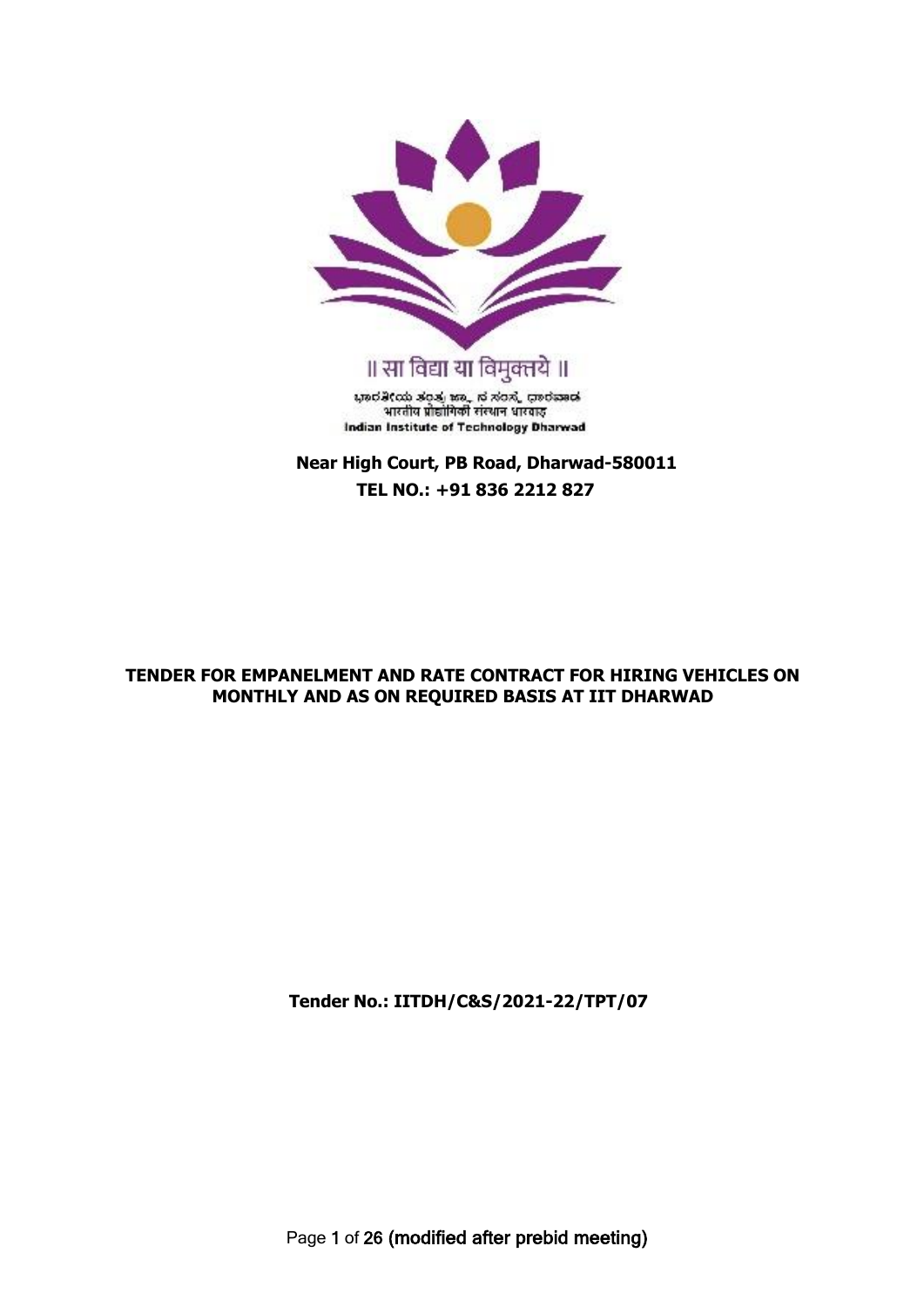## **Notice Inviting Tender (NIT)**

| 1.  | Date of Tender Publishing                                                                                                              | 21.02.2022                                                                                                                                                                                                                                                        |
|-----|----------------------------------------------------------------------------------------------------------------------------------------|-------------------------------------------------------------------------------------------------------------------------------------------------------------------------------------------------------------------------------------------------------------------|
| 2.  | Pre-bid meeting and site visit at<br><b>IITDharwad</b>                                                                                 | 28 Feb 2022 at 1130 hrs.<br>(Attending pre-bid meeting is mandatory for<br>participating in this tender)                                                                                                                                                          |
| 3.  | Date of publishing pre-bid queries<br>(to be uploaded on the website) and<br>publishing revised tender document<br>(as the case maybe) | 02 March 2022                                                                                                                                                                                                                                                     |
| 4.  | Tender submission start date                                                                                                           | 03 March 2022                                                                                                                                                                                                                                                     |
| 5.  | Last Date and Time for Submission of<br>Tender                                                                                         | 14 March 2022 at 1100 hrs.<br>Late bid/s will not be accepted)                                                                                                                                                                                                    |
| 6.  | Opening of Technical Bid                                                                                                               | 14 March 2022 at 1130 hrs.                                                                                                                                                                                                                                        |
| 7.  | Address for submission of bid<br>documents                                                                                             | <b>OSD (C&amp;S) IIT Dharwad</b><br><b>Pune Bengaluru Highway</b><br>Near High Court Dharwad bench Dharwad,<br>Karnataka - 580011                                                                                                                                 |
| 8.  | Venue for opening of Technical Bid                                                                                                     | Same as above                                                                                                                                                                                                                                                     |
| 9.  | <b>Duration of Contract</b>                                                                                                            | Initially for a period of one year.<br>(Subject to further extension on a year on year basis as<br>per tender terms)                                                                                                                                              |
| 10. | <b>EMD</b>                                                                                                                             | EMD will not be charged however if the bidders withdraw<br>or modify their bids during period of validity, they will be<br>suspended for participating in any of the IIT Dharwad<br>requirement (including this requirement) for 02 years.                        |
| 11. | Value of approximate annual<br>requirement (based on LPP)                                                                              | Rs. 35 Lakh                                                                                                                                                                                                                                                       |
| 12. | <b>Bid Validity</b>                                                                                                                    | 180 days                                                                                                                                                                                                                                                          |
| 13. | Schedule of Opening Commercial<br><b>Bids</b>                                                                                          | Schedule for opening of Commercial Bids will be notified<br>only to the bidders qualifying the Technical Bid<br>evaluation. Presence of the bidder or his/her authorized<br>representative at the time of opening of the Commercial<br>bids is highly preferable. |

**Detailed tender notice can be downloaded from the CPPP portal and Institute website at: [http://iitdh.ac.in/announcements\\_tenders.php](http://iitdh.ac.in/announcements_tenders.php)**

The right to suspend the tender process or part of the process, to accept or reject any or all the tenders at any stage of the process and/or to modify the process or any part thereof at any time without assigning any reason thereto vests with IIT Dharwad without any obligation or liability whatsoever.

> **Sd/- OSD (C&S) IIT Dharwad**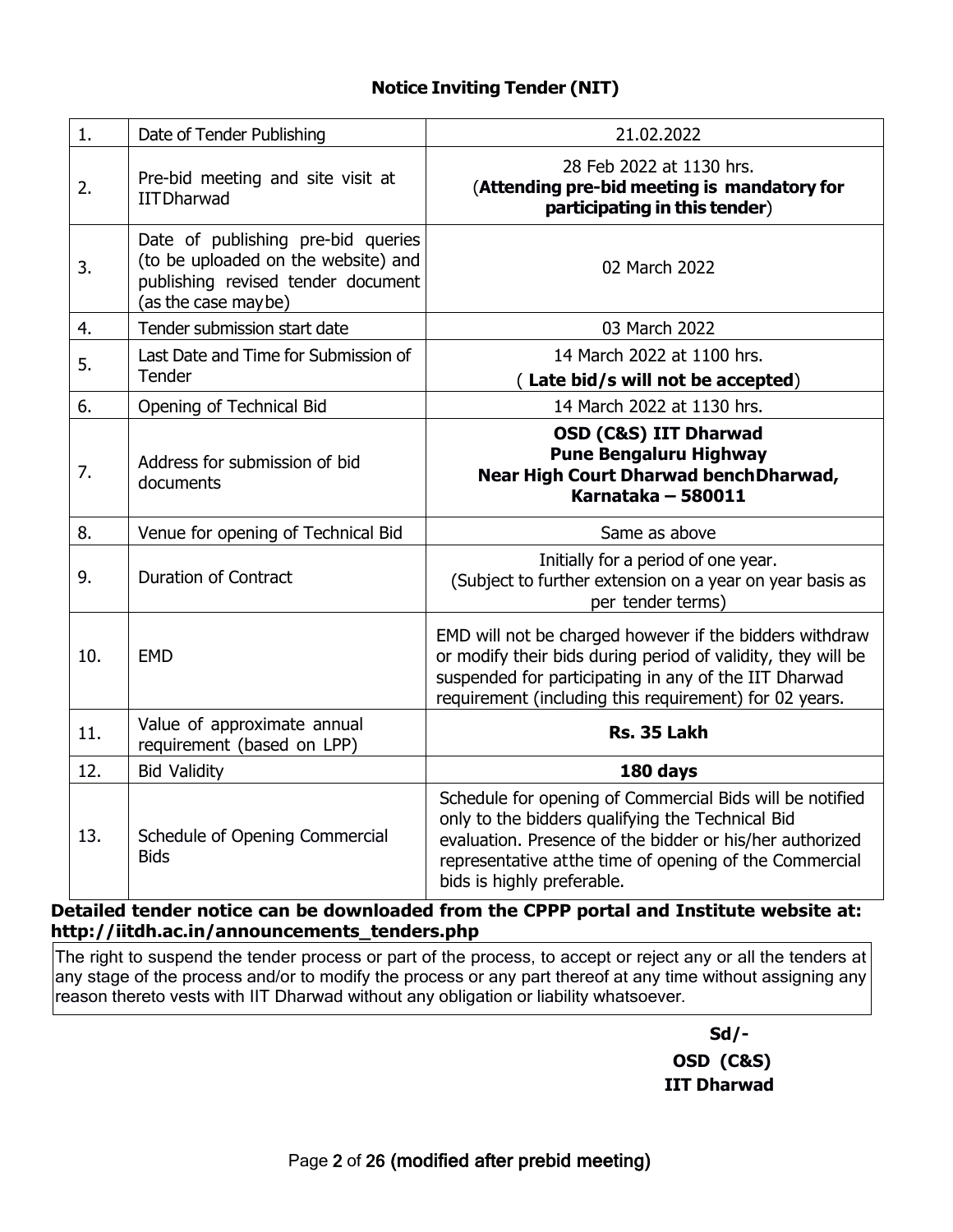### **GENERAL INSTRUCTIONS TO TENDERERS/BIDDERS**

- 1. Indian Institute of Technology, Dharwad invites proposals from reputed and reliable firms **for empanelment and rate contract for hiring vehicles on monthly and as on required basis -** as per scope and guidelines provided in the Tender Document.
- 2. Bidders are advised to study the tender document carefully. All the provisions listed out in the Tender Document issued by IIT Dharwad shall be binding upon the participating bidders.
- 3. Bidders shall not tamper/modify the tender document including price bid template in any manner. In case if the same is found to be tampered/modified in any manner, tender will be rejected, and bidder will be liable to be blacklisted.
- 4. An authorized representative of the Bidder shall initial/sign all pages of the bid document before submission. **The authorization shall be in the form of a written power of attorney or board resolution in the name of the authorized signatory accompanying the Technical Bid**. The Bidder is required to submit the copy of power of attorney or board resolution along with the Technical Bid documents, demonstrating that the representative has been duly authorized to sign.
- 5. Not more than one tender shall be submitted by one bidder or bidders having business relationship. Under no circumstance will father and his son(s) or other close relations who have business relationship with one another (i.e. when one or more partner(s)/director(s) are common) be allowed to tender for the same contract as separate competitors. A breach of this condition will render the tenders of both parties liable to rejection.
- 6. Intending bidders are advised to visit institute website: https:/[/www.iitdh.ac.in/ a](http://www.iitdh.ac.in/)nd Central Public Procurement Portal (CPPP) website regularly especially prior to due date for submission of bid for any corrigendum/ addendum/ amendment and other bid related updates.
- 7. Bids will be opened as per date/time as mentioned in the NIT. The response to the TENDER DOCUMENT should be submitted on or before the date and time specified in the NIT. Bids shall be submitted only manually as hard copy. IIT Dharwad shall not be responsible for non-receipt / nondelivery of the bid documents due to any reason whatsoever.
- 8. IIT Dharwad reserves the right to reject any or all the Bids in whole or part without assigning any reason. This 'Invitation to Bid' is non-transferable under any circumstance.
- 9. IIT Dharwad invites Open Tender Enquiry (OTE) under two bid system **for empanelment and rate contract for hiring vehicles on monthly and as on required basis.** Technical Bid along-with supporting documents, shall be submitted in separate sealed envelopes and then encased inside one sealed envelope super scribed '**Technical Bid for empanelment and rate contract for hiring vehicles on monthly and as on required basis**'.
- 10. **The Price Bid** as per the format annexed with this tender document, should be duly filled, stamped and signed by the authorized signatory of the agency/firm/company and sealed in a separate envelope super scribing '**Price Bid for empanelment and rate contract for hiring vehicles on monthly and as on required basis**'. A Bidder shall submit only one Price Bid. If a Bidder submits or participates in more than one bid, such bids shall be disqualified.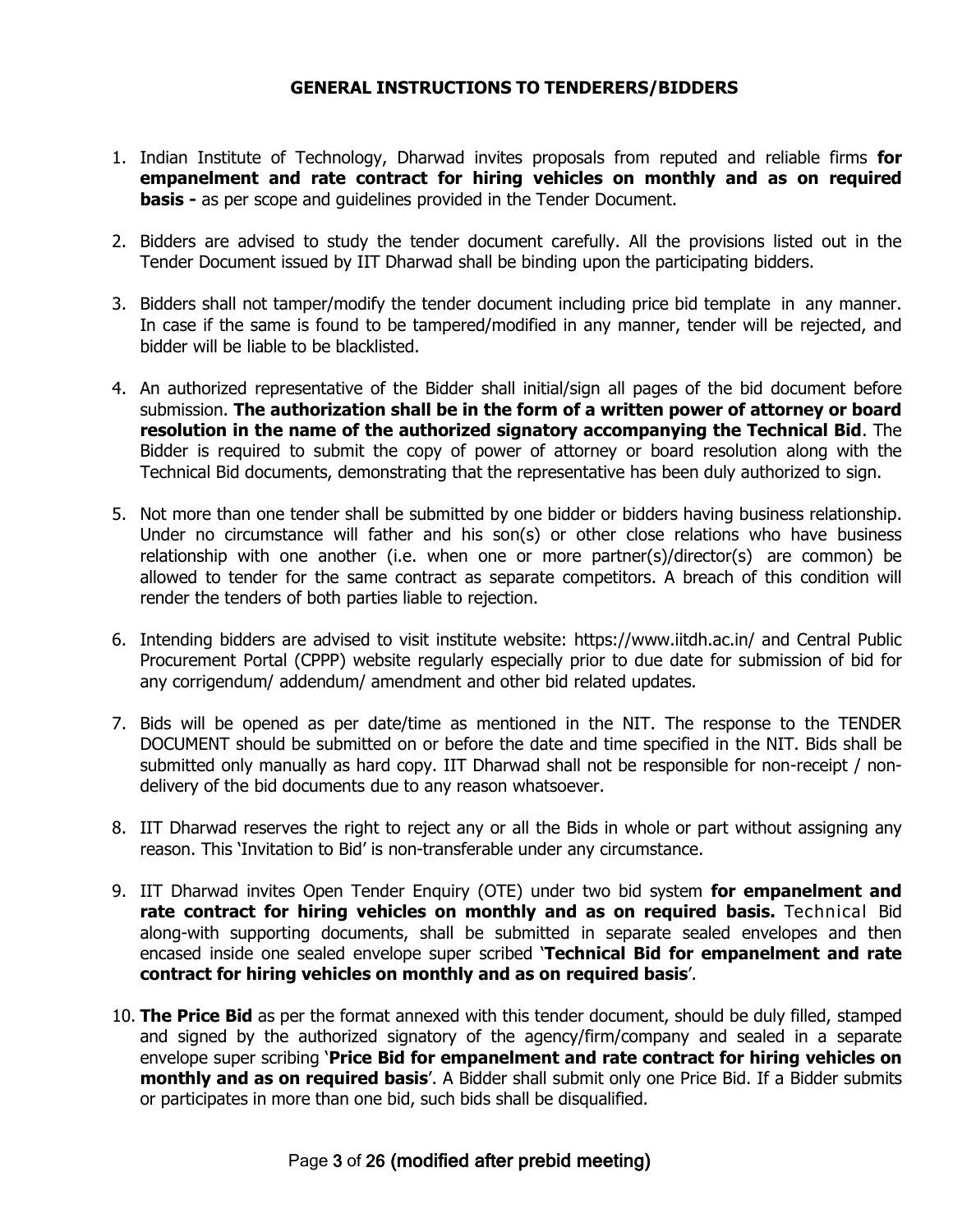- 11. The Technical bid and the Price bid shall be sealed in one envelope super scribing '**Tender for empanelment and rate contract for hiring vehicles on monthly and as on required basis**' IIT Dharwad is not responsible for accidental opening of the covers that are not properly superscribed and sealed before the time scheduled for opening. Delay / loss of bid in postal transit or due to other reasons will not be responsibility of IIT Dharwad.
- **12.**The technical bids shall be opened as per schedule placed at **Notice Inviting Tender (NIT).** The vendors who are shortlisted after qualifying technical bid evaluation will be intimated the date of opening of price bids subsequently through proper means. IIT Dharwad reserves the right to reject any or all the tenders/bids without assigning any reason thereof**.**
- 13. The **empanelment and rate contract for hiring vehicles on monthly and as on required basis** shall be concluded for a period of one year from the date of award of contract. However, the rate contract may further be extended for a period of two more years (on a year to year basis) on mutual agreement subject to the firm providing satisfactory services to IIT Dharwad. Itmay also be noted that terms & conditions of the contract shall remain unchanged during the currency of the contract. The revision of rates, if any, will be as per the tender terms.
- 14. For any query/clarification, please contact OSD (C&S) IIT Dharwad during working hrs on phone No. 0836-2212-827 or on all time at **[osd.cs@iitdh.ac.in](mailto:osd.cs@iitdh.ac.in.)**. Bidders are requested to seek all clarifications through mail at the said id before the pre-bid meeting scheduled as per the NIT. Please note that no query / input from bidders will be addressed from the point of view of modification in IIT Dharwad requirement after the pre-bid is over. At any time, before the submission of bids, IIT Dharwad may amend the tender document by issuing an addendum/corrigendum and publishing on CPPP alongwith IIT Dharwad website. The addendum/corrigendum issued shall be binding on all Bidders.
- 15. Bidders are invited to participate in pre-bid meeting scheduled as per the NIT. In case the pre- bid meeting is not held on the due date due to unavoidable reasons, it will be held on the very next working day. **Attending Pre Bid meeting is mandatory. Only those firms who will attend the Pre Bid meeting will be eligible to participate in the Tender**. Please be present at the Admin Block, IIT Dharwad, WALMI Campus, Dharwad-580011 for this purpose. All inputs / queries will be submitted to **[osd.cs@iitdh.ac.in](mailto:arcs@iitdh.ac.in)** before start of the meeting. The agenda of the pre-bid meeting shall be to elaborate all terms of tender, selection procedure, response to the queries and modification in tender document (as the case may be). The minutes of the meetingwill be uploaded on the CPPP portal and institute's website. The minutes shall be binding on all participants and shall become a part of the tender document.
- 16. **Performance Bank Guarantee (PBG)**. Even though the case is for empanelment and conclusion of rate contract, performance Guarantee shall be applicable in form of PBG. The detail of performance guarantee is given at **Serial 3 (g)** of 'Special Terms and Conditions' under 'Contract Implementation'. Format of Performance Bank Guarantee is provided with the tender document. The performance Bank Guarantee will be 3% of the average value of hiringof vehicle requirement of IIT Dharwad divided by the total number of panelists (service providers finally being empaneled).
- 17. **Validity of bids**: The rates quoted in the Bid shall be valid as stipulated in the NIT from the date of opening of the tender. Offers quoted with validity for a shorter period than above shall be liablefor rejection.
- 18. **Registered office**: In order to participate in tendering process, the contractor should have a registered office in Hubli-Dharwad in order to provide prompt resolution of issues and quality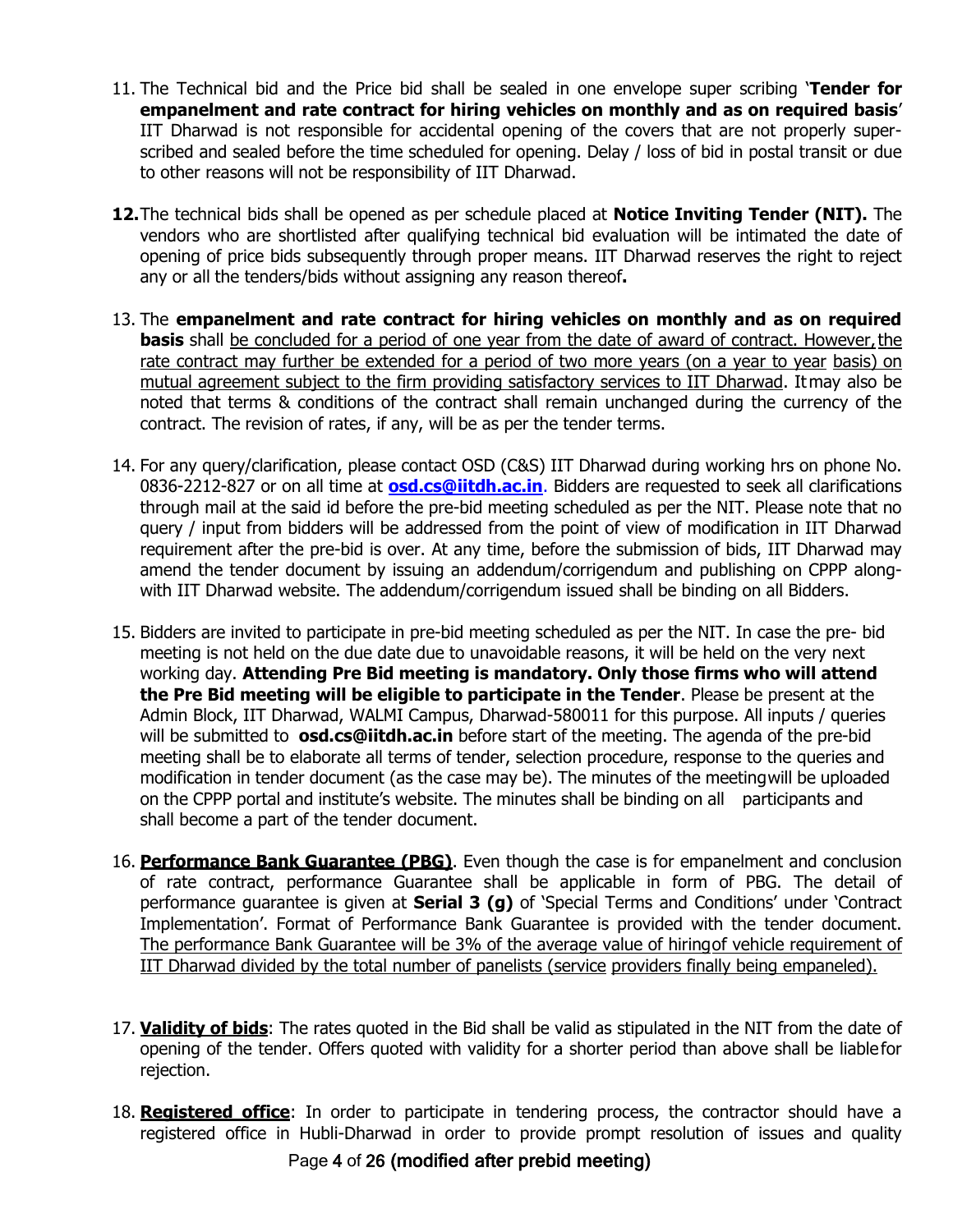transport service. Service Provider will have to submit documentary proof of the same. Any change in the Address, Phone number, Fax Number, etc. have to be intimated by the service provider in writing to IIT Dharwad.

- 19. The Institute reserves the right, to extend the last date for the receipt of bids. At any time prior to the last date of receipt of bids, Institute may for any reason, whether at its own initiative or in response to a clarification, modify the tender document by an amendment. The institute also reserves the right to cancel the tender all together at any stage, without assigning any reason. In such case, any unopened document of the bidders will be returned. However, the bidders will have to collect the documents at their own cost. IIT Dharwad reserves the right to reject any or all the tenders without assigning any reason whatsoever.
- 20. **Canvassing** Vendors shall not make any attempt to establish unsolicited and un-authorized contact with IIT Dharwad officials after the opening of the offers and prior to the notification of the award. Any attempt by any vendor to bring pressure on IIT Dharwad officials shall be sufficient reason to disqualify the vendor.
- 21. The rates offered, concluded and revised as envisaged in this tender document shall be valid for entire duration of the contract and any extension of the contract thereof.
- 22. IIT Dharwad may enter into parallel rate contracts with other agency/firm/company for providing hired transport.
- 23. The contracting agency/firm/company shall provide the services continuously as per the contract terms. In case of non-satisfactory services, discontinuation of services during the currency of contract, breach of contract terms and conditions and non-compliance of the relevant regulations, the agency shall be liable for necessary legal action, forfeiture of performance bank guarantee and blacklisting.
- 24. The contracting agency/firm/company will not transfer, assign, pledge or sub- contract its responsibilities, rights and liabilities under this contract to any other agency. In case of a violation, the contract will be terminated.
- 25. IIT Dharwad shall not be responsible for any damage, loss, theft, claim, financial or other, injury to any driver engaged by agency/firm/company in the course of their performing the functions/ duties, or for any payment as compensation. In case, IIT Dharwad is put to any loss / obligation, monetary or otherwise attributable to the agency / firm / company, IIT Dharwad shall be entitled to get itself reimbursed out of the outstanding bills or the Performance Security Deposit of the agency, to the extent of the loss or obligation in monetary terms.
- Page 5 of 26 (modified after prebid meeting) **26.**IIT Dharwad will not pay for any kind of fine/challan on account of violation of traffic rules. The institute will not be responsible for any damage / accidental loss to the vehicle on duty or to any other vehicle by the vehicle on duty. IIT Dharwad will not be responsible for any injury/loss of life involving vehicles being utilized by IIT Dharwad. Contracting agency will settle such issues on their own at their own cost. Damage/Loss to the IIT Dharwad officials/guests in such cases shall be made good by the contracting agency/firm/ company which will be up to the amount of claim received from the insurer on settlement. The liability under relevant sections of Motor Vehicle Act 1968 and IPC causing death or permanent liability in such cases shall be borne wholly by the Contracting agency/firm/company. IIT Dharwad will have no responsibility whatsoever and will not entertain any claim in this regard under the provision of the law. **The Contractor/Vendor/ Agency/Firm shall execute an indemnity bond to make good any claim arising on account of providing**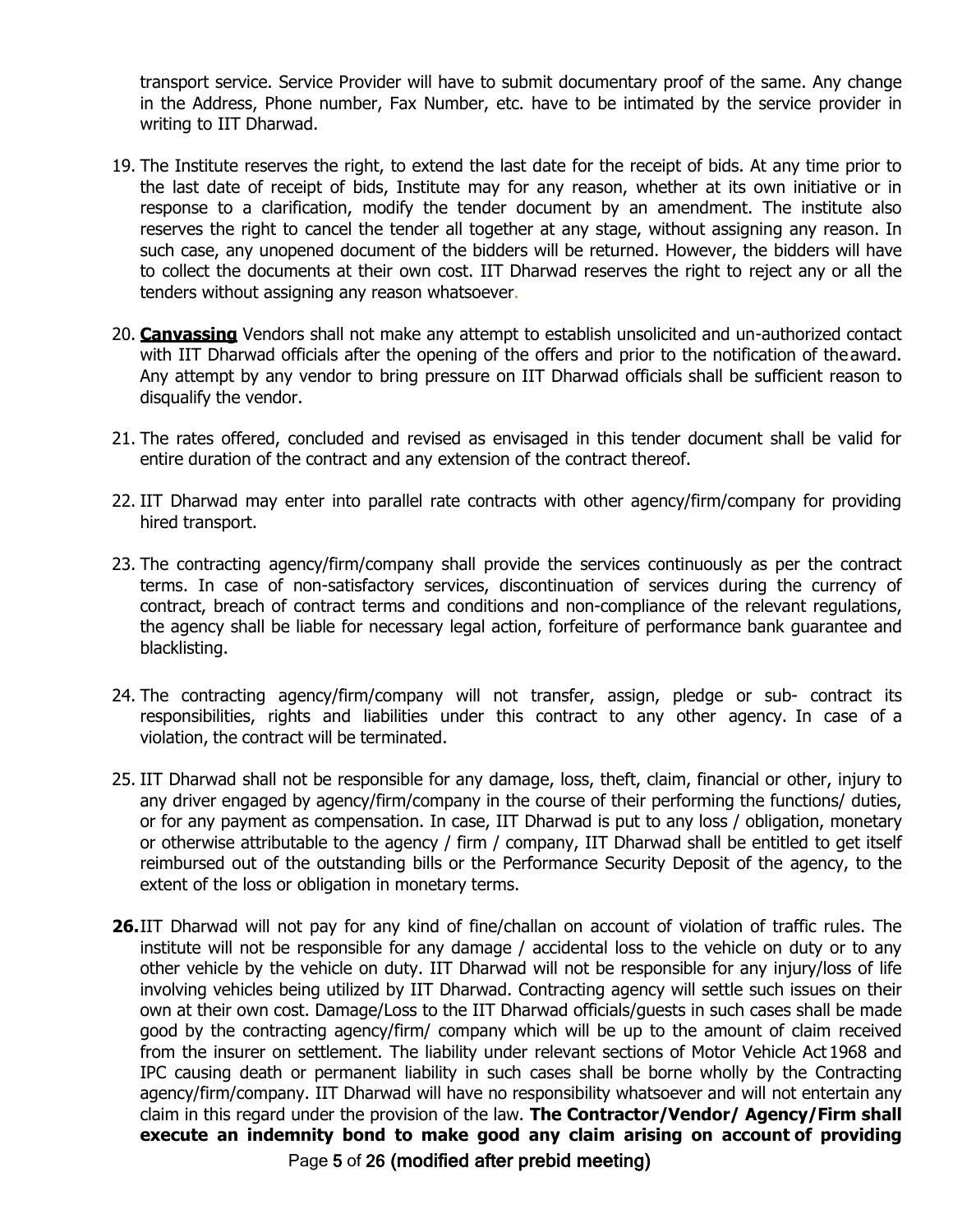### **transport services to IIT Dharwad.**

- 27. Sustained default in providing the appropriate/requisitioned vehicle, will lead to termination of contract with the contracting agency / firm / company.
- 28. The Contracting agency/firm/company shall arrange for police verification report of the drivers. Police Verification Report form should be filed before deployment of drivers to the service of IIT Dharwad. Police Verification Report of the driver should be submitted to IIT Dharwad before deployment of the drivers. Contracting agency/firm/company shall also arrange for medical test ofthe drivers to be deployed from the concerned medical authority. The report of such tests should be submitted to IIT Dharwad before deployment of the drivers.
- 29. The successful agency / firm / company will make an agreement with IIT Dharwad broadly covering scope of work, requirements, terms and conditions of the services to be provided to the IIT Dharwad on a judicial stamp paper of Rs. 500/- or as per the prevailing requirement, the cost of which will be borne by the contracting agency/firm/company.
- 30. The decision of the Institute in regard to interpretation of the terms and conditions shall be final and binding on the agency.
- 31. **Revision of rates: -** The rates of diesel will be reviewed after 6 months from the date of start of service. In case, the average rate of diesel increases by more than Rs 5/- (Taking the base rate as the average cost of diesel on the day of start of service), a **0.5%** increase in the rates will be admissible. However, the empaneled service providers will have to represent the case to the IIT Dharwad authorities for the same. In no case will the rates be revised before 6 months. The next revision will be undertaken after next 6 months; in case the contract is extended further.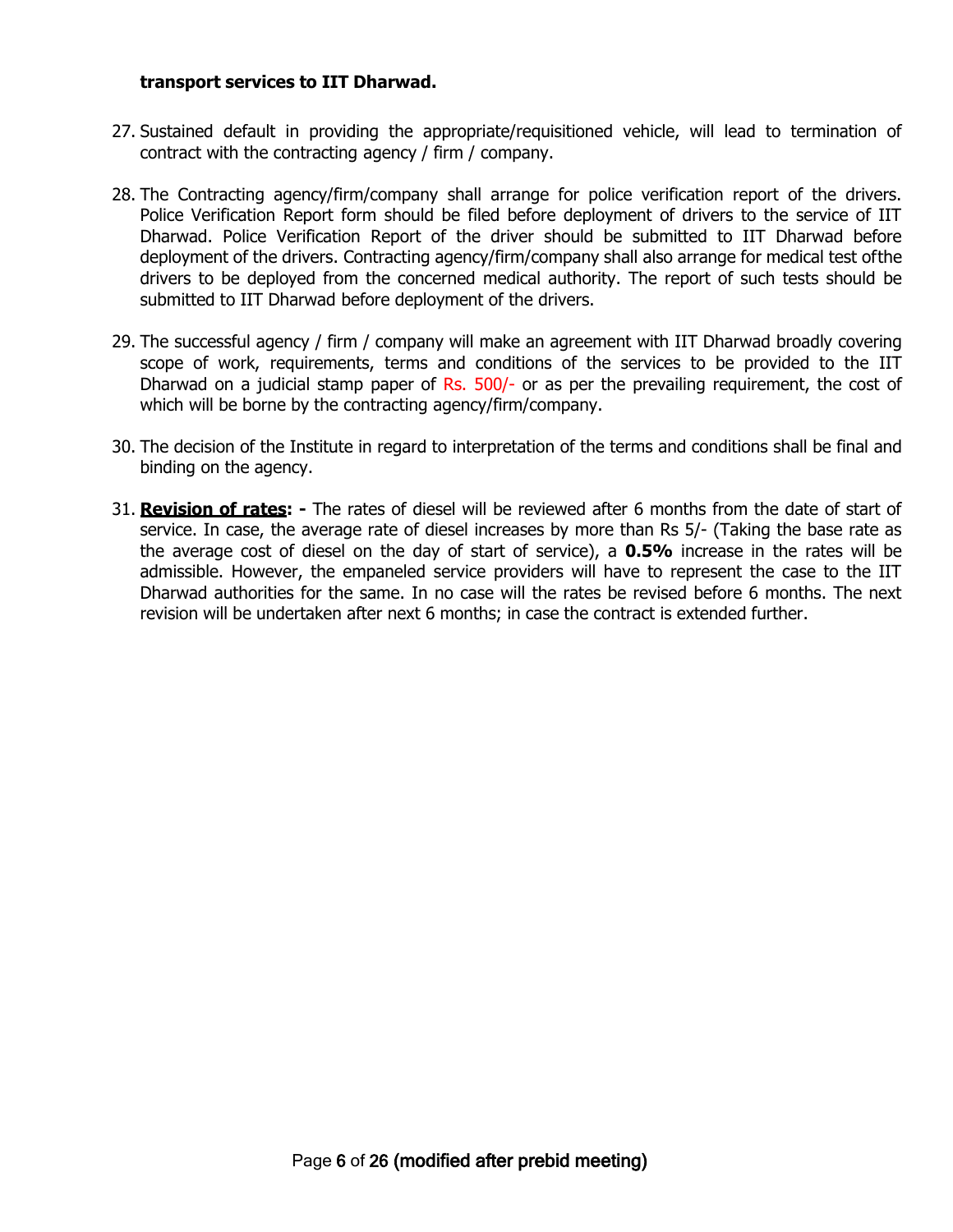## **SCOPE OF WORK**

The scope of the tender is to **empanel service providers and to conclude Rate Contract for hiring vehicles on monthly and as on required basis** to meet the transport requirements of IIT Dharwad. This will include the points in and around Hubballi  $-$  Dharwad, Belgaum, and interstate journeys. Details of scope for **empanelment and rate contract for hiring vehicles on monthly and as on required basis** is as mentioned below: -

- a) The vehicles to be supplied should be in excellent condition mechanically as well as physically (i.e. cleanliness of interiors and upholstery, carpets/mattings, finesse, presence of necessary accessories). The A.C. should be effective and the same should be used accordingly to the climatic conditions. The Trunk of the vehicles should be neat and clean to accommodate luggage without any obstacle. The vehicles should be well-maintained and serviced during the contract period. Worn out vehicles in terms of vintage and mileage will not be accepted. IIT Dharwad authorities will have the right of inspection and rejection of unsuitable vehicles in terms of mileage, vintage, outlook, cleanliness and overall suitability before assigning duty. The agency / firm / company will have to provide a suitable substitute in such cases without any extra cost.
- b) The firm will provide vehicles whose first registration with RTO is not older than **01 year (02 year only for sedan vehicles)** and have not run for more than 25,000 kms on the date of technical bid opening. There should not be any undue noise, vibrations or other visible issues with the vehicle/s. The ride should be smooth. The vehicles should be free from past history of accidents, dents and scratch marks. The colour of vehicle should be white.
- c) All necessary tools like GPS Kit, spare wheel (stepney), operational First-Aid Kit and fire extinguisher should always be available at all the time in the vehicle/s to cater for any exigency en-route.
- d) All necessary documents such as vehicle registration, comprehensive insurance, Pollution Control certificate, fitness certificate issued by Regional Transport Office and relevant permits must be available in the vehicle all the time while on duty.
- e) **The vehicles should be registered in the name of the tenderer / firm.** The vehicles must be registered for operating as taxies in RTO and must have RTO clearance for operating. The Xerox copies of relevant documents such as RC Books, Insurance Policies, RTO permits etc. should be submitted before signing the agreement.
- f) The vehicles provided to the Institute should not be owned by any employee of this Institute or his/her family members or his/her dependents. An undertaking to this effect should be given before entering into contract
- g) The contracting agency/firm/company must comply with all the Govt. rules and regulations/RTO, particularly applicable to the business. Their drivers must possess valid driving license for driving the vehicle. There should be valid and current RC, Insurance policy, Pollution check certificate, Road permit and other necessary documents as mandated by RTOs where the vehicles are deployed.
- h) The vehicles will be inspected by the authorized representative of IIT Dharwad before taking in service & the firm undertakes to supply vehicles to the satisfaction of the authorized representative/s.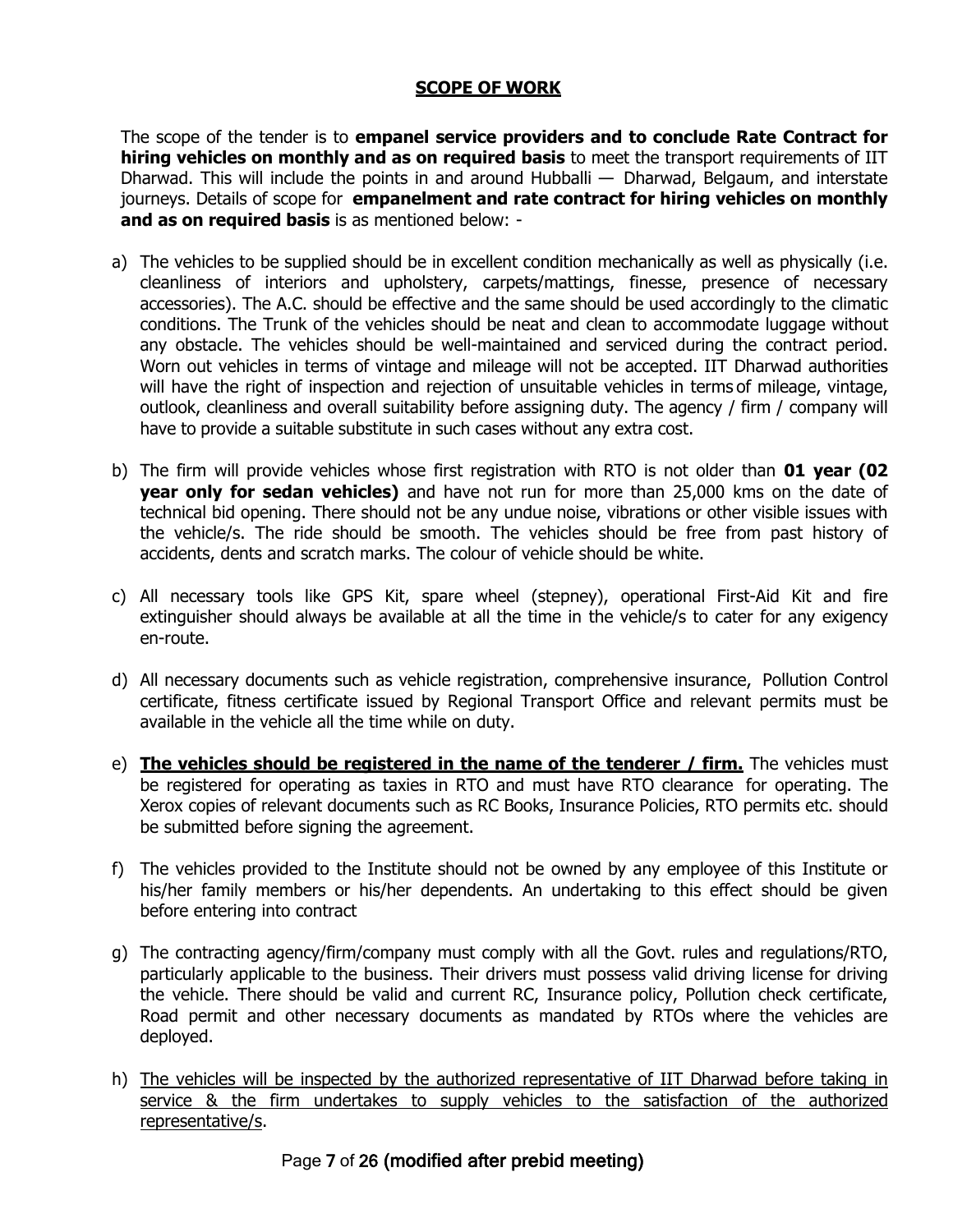- i) The drivers deployed to IIT Dharwad requirements should be fully conversant with the routes of Hubli / Dharwad / Belgaum / Ponda / Panaji and the surrounding areas. The drivers must wear uniform while on duty, they should be able to understand Kannada, Hindi & English languages, should take instructions seriously and follow them. should be well mannered, courteous, and should always carry a mobile phone with them. After taking the duty, the drivers are to maintain effective communication with the user and IIT Transport team. In any circumstance, leading to delay or no show, the drivers must inform the user and IIT Dharwad transport team without fail immediately. In case of violation of the term, a penalty as per **Appendix 'D'** shall be deducted from the bill of the agency / firm / company.
- j) The contracting agency/firm/company shall provide the services promptly as per requirement of IIT Dharwad. Official requirements will be communicated through e-mail from Transport Section, IIT Dharwad. The agency/firm/ company shall submit the bills to IIT Dharwad as per the agreed rates along with duty slips duly signed by the user for payment. The contracting agency/firm/company should be in a position to supply vehicles even on short notice as and when required.
- k) The rate contract is also intended to be utilized by the IIT Dharwad community, nevertheless, the payment for hiring not initiated by the Transport section IIT Dharwad will not be paid by IIT Dharwad. The contractors will have to settle the payment with the individual or group users separately. IIT Dharwad shall not be responsible for payments for the services provided by agency / firm / company directly to the above category on their requests. Nor shall the transport section entertain any mediation.
- l) In case the vehicle on monthly deployment at IIT Dharwad is under repair or replaced for any other reason, the replaced vehicle should also fulfil all the requirement mentioned in this tender document.
- m) Time and Kilometer will be calculated from duty reporting point to the point of destination.
- n) The contracting agency/firm/company shall provide immediate replacement for the breakdown vehicle with same/equivalent type of vehicle within 30 minutes from the receipt of information of such breakdown. On failure to do so, no payment will be made, for such trip.
- o) The successful agency/firm/ company shall assign a supervisor/coordinator who shall be responsible for immediate interaction with IIT Dharwad so that optimal services could be availed without any disruption. The supervisor/coordinator should be available round the clock on his own direct/mobile telephone so as to respond to the call in emergencies. The supervisor/coordinator should be accessible on holidays / Sundays also for meeting IIT Dharwad vehicle requirements.
- p) In case contracting agency/firm/company provides vehicle which is of higher class than the demanded type, payment will be regulated as per the demanded type of vehicle. Vehicle of lower class than the demanded type of vehicle shall not be accepted.
- q) It shall be the responsibility of the service providing agency/ firm / company to meet transportation, food, medical and any other requirements in respect of the drivers engaged by it and IIT Dharwad shall have no liabilities in this regard.
- r) The successful agency / firm / company shall display IIT Dharwad Placard to receive IITDharwad staff / guests / user/ traveler/ officials from the Airport / Railway Station/Bus Station.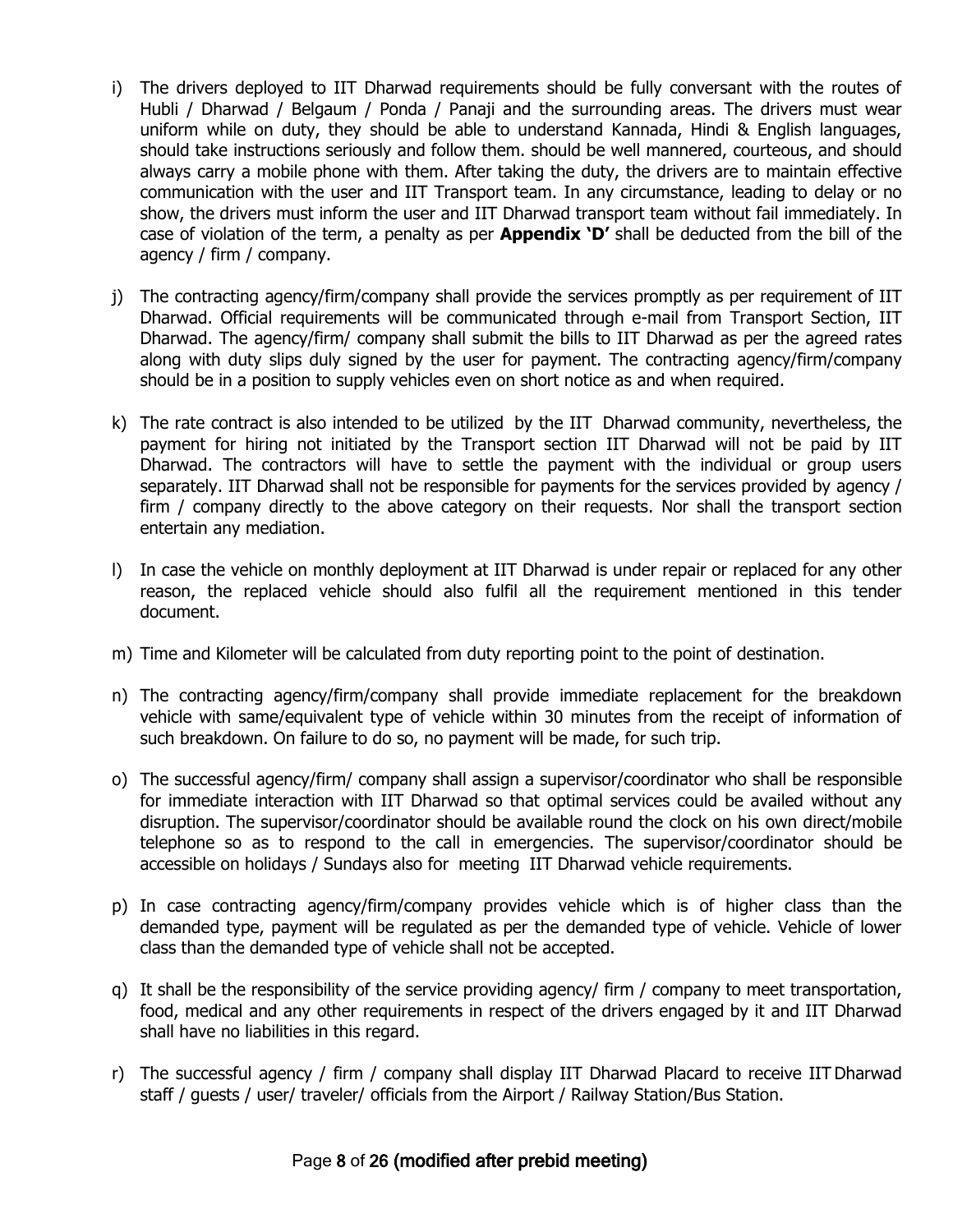## 2. **The drivers to be attached with the vehicles**:

- a) The drivers of the vehicles being hired on monthly basis must be from in and around Dharwad and Belur.
- b) The drivers of the vehicles shall possess valid driving license.
- c) The drivers should be well experienced, well mannered, polite, disciplined and should have unblemished record in safe driving.
- d) The drivers of the vehicles should have full knowledge of local city, state and national highways and traffic rules.
- e) Drivers reporting at Airport/Railway Station for pick-up duties shall display placards for helping employees and guests to identify them.
- f) It shall be the responsibility of drivers to get the log sheets regularly and accurately filled in by the users i.e. reporting, starting & ending time, opening & closing Km reading, starting & ending destinations, users signature and submitting the log sheets on the next day before 10.00 am regularly at IIT Dharwad.
- g) The agency / firm / company should ensure that sufficient cash is available with the drivers to cover essential contingent expenditure viz. refilling of fuel, urgent repairs, toll charges etc. and should carry with them related RTO/Insurance papers, RTO regulatory matters relating to the registration of vehicles etc., fitness certificate of the vehicles, valid driving license etc.
- h) IIT Dharwad is a total tobacco and alcohol free campus hence drivers of the vehicles should not be smoking, chewing of tobacco products etc. while on duty. No prohibited items such as explosives, liquor, drugs etc. should be carried in the vehicles.
- i) In case, the driver of the vehicle does not discharge his duties or commits any misconduct or offence, he shall be replaced immediately by the agency / firm / company.
- j) Drivers must strictly follow the speed limits and traffic rules.
- 3. **Rates quoted**: The rates quoted by the tenderer shall be deemed to include all expenses etc. whatsoever that the agency / firm / company may be required to incur, except GST. However, in case of interstate journey, the toll tax / RTO tax paid at the check post while entering into the limit of the other state shall be reimbursed on actual basis on production of original receipt, Parking charges at Airport/ Railway Station toll charges shall be reimbursed on actual basis on production of original receipt and the same should be claimed in the regular monthly bill. The Institute reserves the right to verify the authenticity of claims pertaining to parking slips/ Toll charges and if the same is not found genuine, no payment shall be made / if already made, the same will be recovered.

## 4. **Payments**:

- a) The agency / firm / company shall be paid monthly after receipt of bill along with monthly statement of service. All bills should be supported by daily vehicle usage log sheets duly signed by users and/ or Rep of IIT Dharwad.
- b) No claim for interest will be entertained by the Institute in respect of any payments/ deposits which will be held with IIT Dharwad due to dispute between the institute and agency / firm / company or

## Page 9 of 26 (modified after prebid meeting)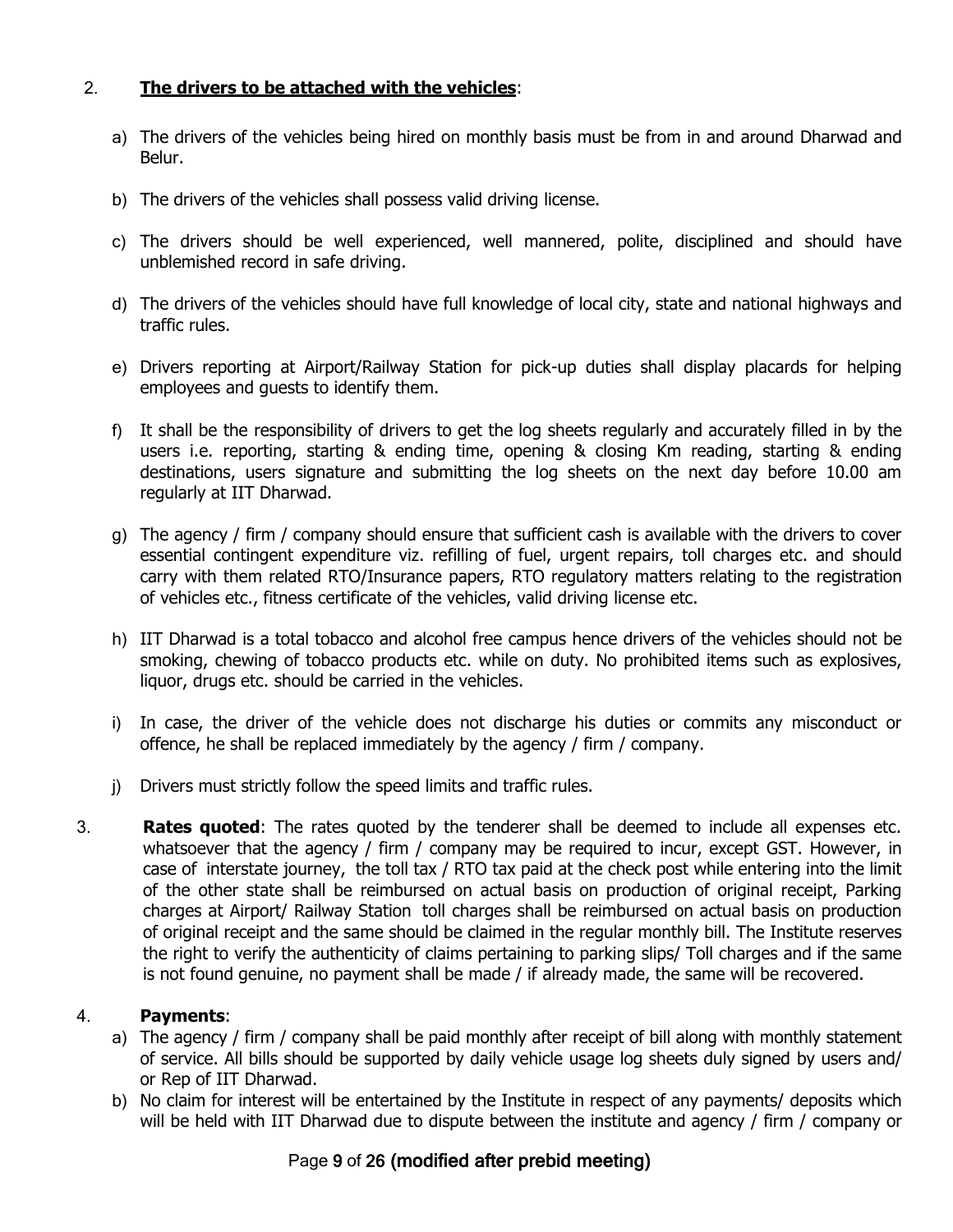due to administrative delay for the reasons beyond the control of IIT Dharwad.

- c) As per the Govt. regulation, taxes at the applicable rate will be deducted at source from the bills of the agency / firm / company. Necessary TDS certificate will be issued by IIT Dharwad.
- d) If tender terms are not adhered to or there are unauthorized deviations from the required documents, the bill submitted is liable to be returned without payment.
- 6. **Penalty Clause**: Penalty shall be levied for shortfall in service as per **Appendix 'D'**. The penalty amount shall be deducted from the bill / PBG. The competent authority at IIT Dharwad reserves the right to award such penalty and the decision shall be final and binding on both the parties.
	- 7. **Minimum eligibility Criteria.** IIT Dharwad has set up minimum eligibility criteria for the bidding purposes. All bidding parties must meet following criteria before they apply for the bid. The bidding parties meeting the criteria must enclose their supporting documents along with the technical bid. Firms having the mentioned minimum eligibility criteria only will be considered for further evaluation.

| $\overline{\mathsf{SI}.}$<br>No. | <b>Criterion</b>                                                                                                                                                                                                                                                                                                                                                                                                                                                                                    | <b>Documents to be provided</b>                                                                                                                                                                                                                                                                                                                                                                       |
|----------------------------------|-----------------------------------------------------------------------------------------------------------------------------------------------------------------------------------------------------------------------------------------------------------------------------------------------------------------------------------------------------------------------------------------------------------------------------------------------------------------------------------------------------|-------------------------------------------------------------------------------------------------------------------------------------------------------------------------------------------------------------------------------------------------------------------------------------------------------------------------------------------------------------------------------------------------------|
| (a)                              | The bidder shall be a firm/ company/ partnership/<br>proprietorship firm registered under the Indian<br>Companies Act, 1956/ the partnership Act, 1932<br>and who have their registered offices in India.                                                                                                                                                                                                                                                                                           | Copy of Certificate of incorporation and<br>Partnership Deed. (As the case maybe)                                                                                                                                                                                                                                                                                                                     |
| (b)                              | Bidder should be registered with Income Tax and<br>Goods & Service Tax departments                                                                                                                                                                                                                                                                                                                                                                                                                  | (a) Attested copy of PAN/GIR Card<br>(b) Attested copy of Goods & Service<br>Tax registration certificate                                                                                                                                                                                                                                                                                             |
| (c)                              | The bidder or any of its partners/directors etc.<br>should not have been black listed/debarred by any<br>of the government agencies or department                                                                                                                                                                                                                                                                                                                                                   | Self-Declaration<br>in the format as<br>appended.                                                                                                                                                                                                                                                                                                                                                     |
| (d)                              | Bidder should have minimum 3 years' experience<br>in providing vehicles on monthly basis / as on<br>required basis to government / semi Govt. / Pvt.<br>organizations of National repute. The period for<br>experience will be calculated from the date of<br>technical bid opening.                                                                                                                                                                                                                | Copy of Work Orders /Agreements for<br>the award of work / service.                                                                                                                                                                                                                                                                                                                                   |
| (e)                              | Successfully completed works of providing<br>3<br>vehicles on monthly rate basis/rate contract,<br>as on the date of tender opening. This must include<br>the most recently completed work.                                                                                                                                                                                                                                                                                                         | Work<br>Satisfactory<br>Completion<br>Certificates of the work, along-with<br>verifiable contact details of certifying<br>The<br>authority.<br>reference<br>will<br>be<br>contacted to verify the certificate and<br>quality of service.                                                                                                                                                              |
| (f)                              | The bidder should have a registered Office at<br>Dharwad/Hubballi or should open a registered<br>office in Dharwad at the time of award of contract<br>so as to attend to IIT Dharwad calls within 30<br>Minutes and resolve the issues if any at the earliest.<br>The Office should be registered with the Hubballi<br>Dharwad Municipality Corporation (HDMC)/Labour<br>Commissioner office or it should be registered<br>under the<br>Karnataka Shops and Commercial<br>Establishment act, 1961. | Relevant document verifying ownership<br>or legal lease of the registered office<br>as per list of valid address proof<br>documents mandated by Unique<br>Identification<br>Authority<br>of<br>India<br>(UIDAI). Or in case the bidders are<br>presently not having office at above<br>mentioned location then they should<br>provide an undertaking to open a<br>registered office within 30 days of |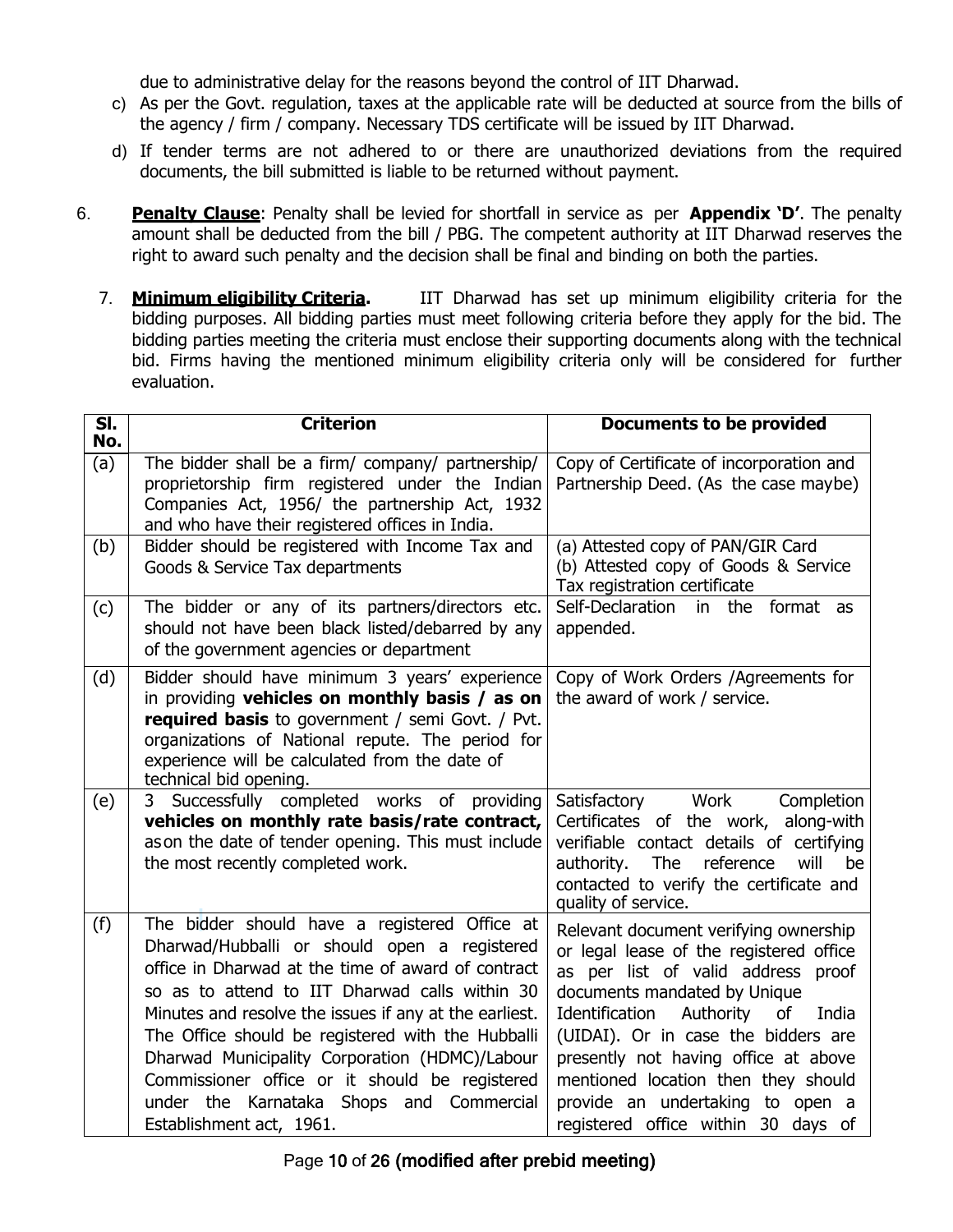|     |                                                                                                                                                                                                                                                                                    | award of contract (Appendix "G") be<br>provided within the stipulated time.                                                                                                                                                                                                                                                               |
|-----|------------------------------------------------------------------------------------------------------------------------------------------------------------------------------------------------------------------------------------------------------------------------------------|-------------------------------------------------------------------------------------------------------------------------------------------------------------------------------------------------------------------------------------------------------------------------------------------------------------------------------------------|
| (g) | In case the bidder has provided service to IIT<br>Dharwad in the past, the service should be<br>satisfactorily completed.                                                                                                                                                          | A certificate of satisfactory<br>service<br>completion from competent authority<br>of IIT Dharwad must be attached, else<br>technically<br>bid will<br>be<br>the<br>rejected.                                                                                                                                                             |
| (h) | Bidder should accept all the tender conditions<br>unconditionally and sign all the pages of the tender<br>document to this effect. The bidder shall specify an<br>authorized representative with written power of<br>attorney of the signatory of the bid to commit the<br>bidder. | All the pages of the tender document<br>should be signed by the bidder. Power<br>of attorney / authorization along with<br>Name, contact details and designation<br>of the representative, duly signed by<br>the proprietor $/$ all the partners $/$ the<br>board (as the case may be) must be<br>submitted along with the technical bid. |

## 8. **Evaluation Criteria for empanelment.**

- a) Technical bids will be opened first and evaluated based on the documentary validation and evaluation criteria (including minimum eligibility criteria) stipulated in the tender document.
- b) Commercial bids of only technically suitable/ qualified bidders will be opened. Unopened commercial bids of technically unsuitable bidders will be returned back to the bidders. Bidders will have to collect the same along-with a requisition. As provided in the price bid format, the bidders will have to quote the rates for each travel package, extra hour, extra km,drivers Bhatta separately for each category of vehicles.
- c) The L-1 rates for each travel package, extra hour, extra km, driver's bhatta separately for each category of vehicles will be identified. The L1 rates shall be decided on the basis of the lowest rate offered for each travel package, extra hour, extra km, drivers Bhatta etc. separately for each category of vehicles. (exclusive of GST, which shall be paid on actual as applicable).

**Example**: - Say, for the category of vehicle given at SI. No. 1 at the table below, two bidders A and Bhave quoted rates -

| SI.<br>No. | <b>Category of vehicle</b>                                                                                     | <b>4 hrs &amp;</b><br><b>80 km</b> | 8 hrs<br>&150<br>km | 12 hrs<br>&<br>300<br>km | Per<br><b>Extra</b><br>Hour | Per<br><b>Extr</b><br>aKM | <b>Driver</b><br>bhatta for<br>outstation<br>journey |
|------------|----------------------------------------------------------------------------------------------------------------|------------------------------------|---------------------|--------------------------|-----------------------------|---------------------------|------------------------------------------------------|
|            | Toyota Etios / Maruti Ciaz/ Swift<br>Desireand equivalent class of sedan<br>cars (4+1 Seater Vehicles) with AC |                                    |                     |                          |                             |                           |                                                      |

**-bidder A** has quoted Rs. 100 for 4 hrs & 80 Km, Rs. 120 for 8hrs & 150 Km, Rs. 200 for 12 hrs & 300Km, Rs. 80 for extra hour, Rs. 10 for extra KM and Rs. 100 for driver's Bhatta.

# Page 11 of 26 (modified after prebid meeting)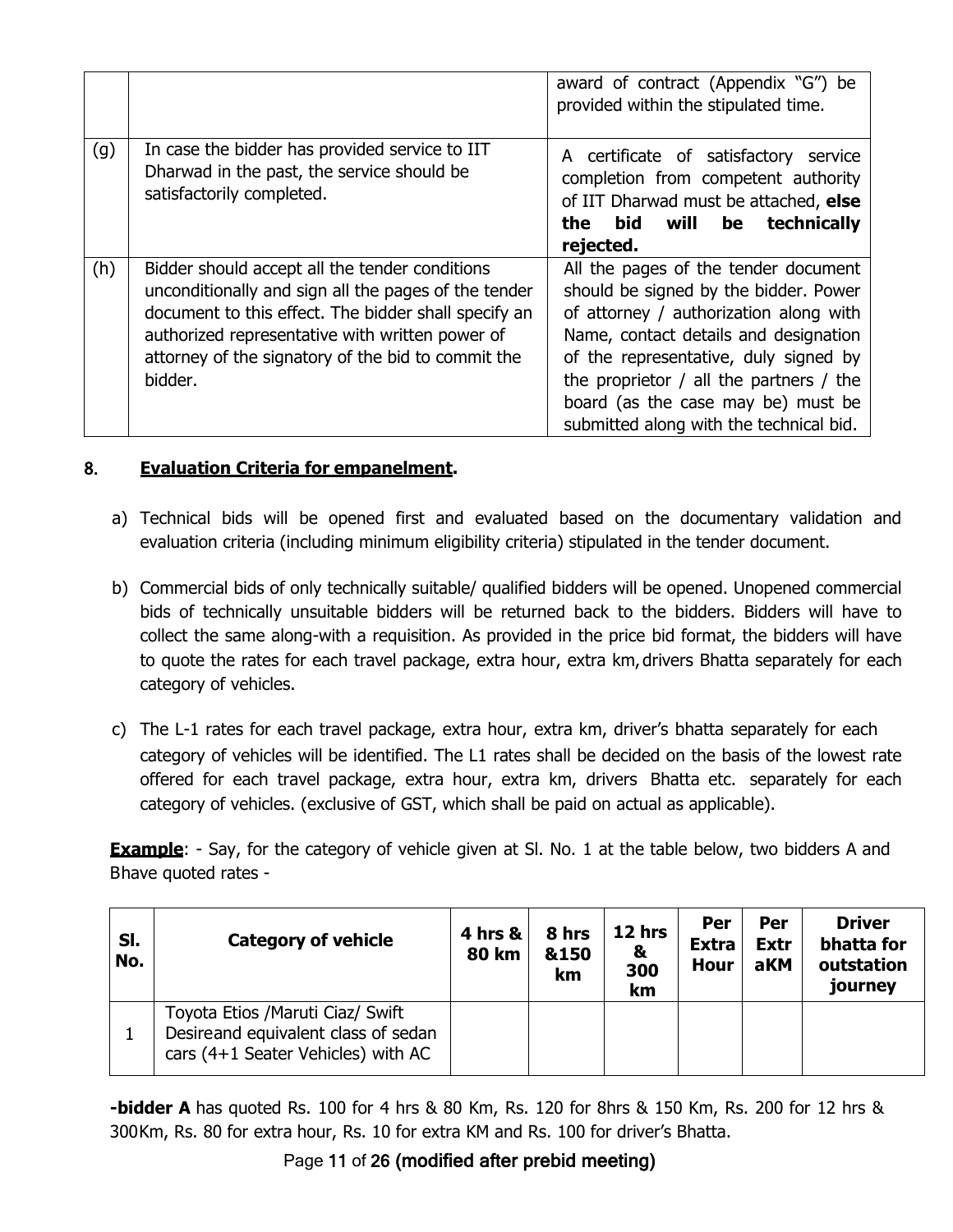**-bidder B** has quoted Rs. 95 for 4 hrs & 80 Km, Rs. 125 for 8hrs & 150 Km, Rs. 180 for 12 hrs & 300 Km,Rs. 100 for extra hour, Rs. 8 for extra KM and Rs. 90 for driver's Bhatta.

**-L1 rates** in the above case will be adjudged as following: -

| SI.<br>No. | <b>Category of vehicle</b>                                                                                        | 4 hrs &<br><b>80 km</b> | <b>8 hrs &amp;</b><br>150 km | 12 hrs<br>& 300<br>km | Per<br><b>Extra</b><br><b>Hour</b> | Per<br><b>Extr</b><br>a<br><b>KM</b> | <b>Driver</b><br>bhatta<br>for<br>outstation<br>journey |
|------------|-------------------------------------------------------------------------------------------------------------------|-------------------------|------------------------------|-----------------------|------------------------------------|--------------------------------------|---------------------------------------------------------|
|            | Toyota Etios /Maruti Ciaz/ Swift<br>Desire.and equivalent class of<br>sedan cars (4+1 Seater Vehicles)<br>with AC | <b>Rs. 95</b>           | Rs. 120                      | Rs. 180               | <b>Rs. 80</b>                      | <b>Rs. 8</b>                         | <b>Rs. 90</b>                                           |

- d) Bidders quoting L1 rate will be automatically empaneled for respective categories. Bidders quoting L2, L3, and L4 rates will be offered to match L1 rates. On receiving their willingness to match L1 rates and request for empanelment, the bidders will be empaneled for respective travel package under corresponding category of vehicle.
- e) Total number of empaneled vendors shall not accede 4 (four) for any travel package under corresponding category of vehicle. L5, L6 as above will only be offered to match L1 rates, in the event of anybody amongst (L2, L3, L4) vendors are unwilling to be empaneled. In case of less than 4 bidders, all bidders willing to match L1 rates will be empaneled.
- f) All bidders desirous to be empaneled by matching L1 rates will have to submit their willingnessin writing within 3 working days of discovery of L1 rates. The institute shall issue a 'Letter of Empanelment' to the Bidders quoting L1 rates in various categories and all other vendors willing to match L1 rates and wishing to empanel.
- g) This being a rate contract, purely aims at fixing rates. It does not guarantee or promise work or specify quantity of vehicles required. In addition to official requirement, the rate contract is also expected to cater to personal requirements of IIT Dharwad community. IIT Dharwad reserves the right to assign work to empaneled firms on 'as on' required basis.
- **h)** The bidders are required to be quote their most competitive rates after considering **the scope of work and scope of service fulfilling all the tender terms.**
- **i)** There should be no ambiguity in the quoted rates and the rates must be quoted strictly as perthe price bid format. **Conditional offer or the proposal not furnished in the format attached at Appendix 'B' shall be considered non-responsive and is / are liable to be rejected.**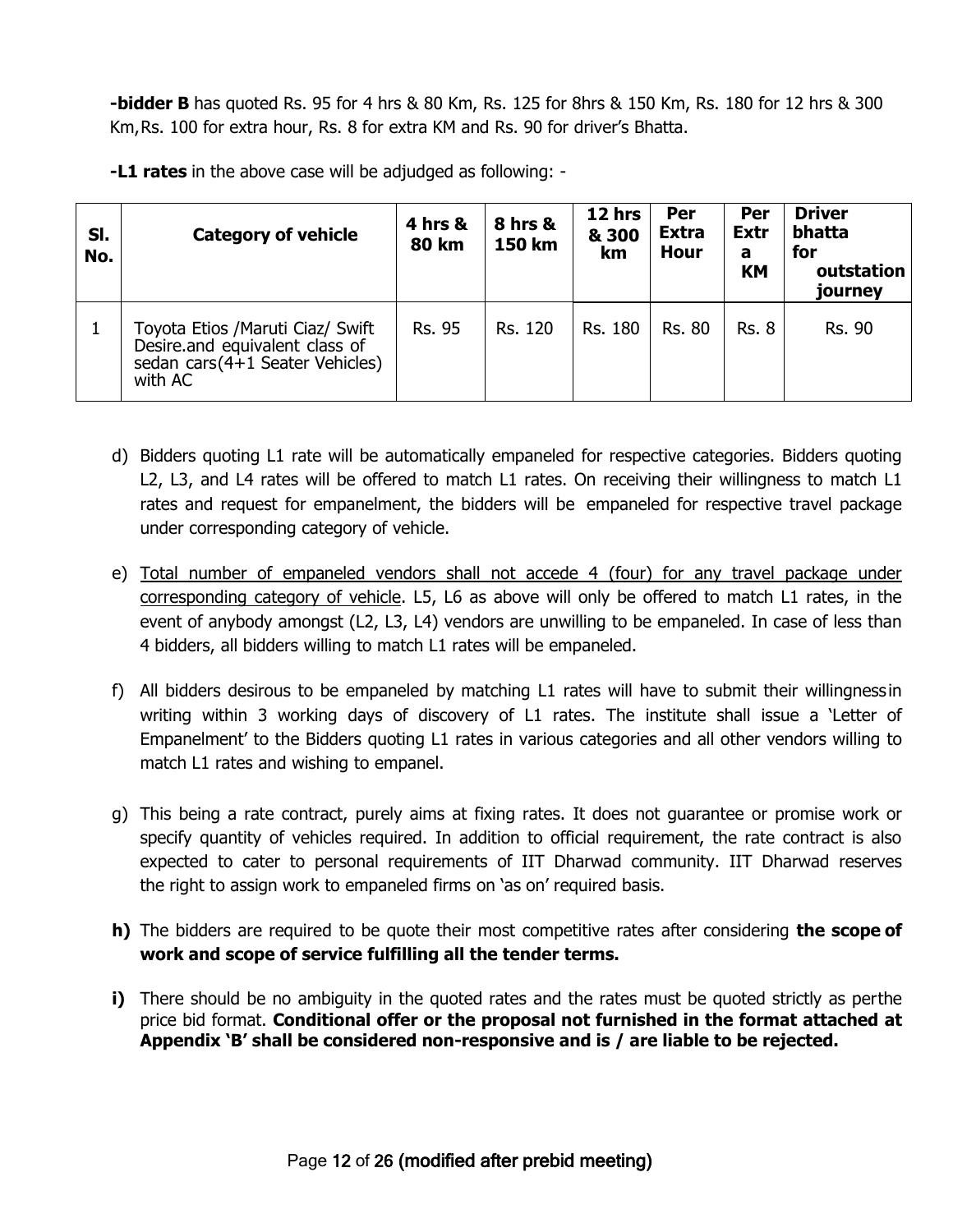## **Special Terms and Conditions**

- 1. The bidding firms are advised to carefully study the various clauses contained in the Special Terms and Conditions before submitting their bids. Firms willing to participate in the tender may also visit IIT Dharwad and acquaint themselves with the nature and quantum of work involved before submitting the bids.
- 2. TDS @ 1% / 2% as applicable rate shall be made from the amount payable to the Contractor. The TDS certificate will be issued by IIT Dharwad. Payment of income tax is the sole responsibility of the Contractor.

## 3. **Contract Implementation.**

- (a) Sub-contracting of the work will not be allowed.
- (b) Persons below the age of 18 years shall not be engaged for the work. The Contractor will submit medical certificate/any other certificate as age proof of the workmen deployed by him. The Contractor will also submit medical certificate to the effect that the workmen deployed by him are fit for work and are not suffering from any contagious disease.
- (c) The Contractor will be accountable for any accident, injury and loss of life to the workers deployed by him and shall be responsible for payment of compensation as per law. If need arises, the institute will recover such amount from the Contractor to effect payment to the affected person(s).
- (d) Notwithstanding the allocation of the volume of work during the Contract period and/or tenure of Contract**, IIT Dharwad reserves the right to terminate the contract at any time without assigning any reason**. Wherever feasible the institute may consider notification of the annulment one month in advance to the Contractor.
- (e) The successful agency / firm / company will have to deposit a refundable interest free security deposit in form of Performance Bank Guarantee (PBG) in favour of **The Registrar, IIT Dharwad** of Rs. ---------- (3% of the average value of hiring of vehicle requirement of IIT Dharwad divided by the total number of service providers finally being empanelled) within 15 days from award of work from a scheduled/ nationalized bank payable at Hubballi / Dharwad. This PBG shall cover entire period of contract and shall remain valid for a period of 60 days beyond the period of contract. Deductions shall also be made from Contractor's PBG during implementation of the contract that may become due as **penalties for violation of rules, terms and conditions**, damages, liabilities or for other causes. The format of PBG is given as an **Appendix** to this document. The successful bidder has to renew the Bank Guarantee on same terms and conditions for the period of extension of contract.

## 4. **Safety & Insurance.**

- (a) The Contractor shall follow safety procedures in all respects.
- (b) The Contractor will adhere to safe working practices and will take all safety measures necessary for safety of his workmen. He will remain responsible for the safety of his engaged persons. The Contractor should provide all necessary safety instructions, personal protective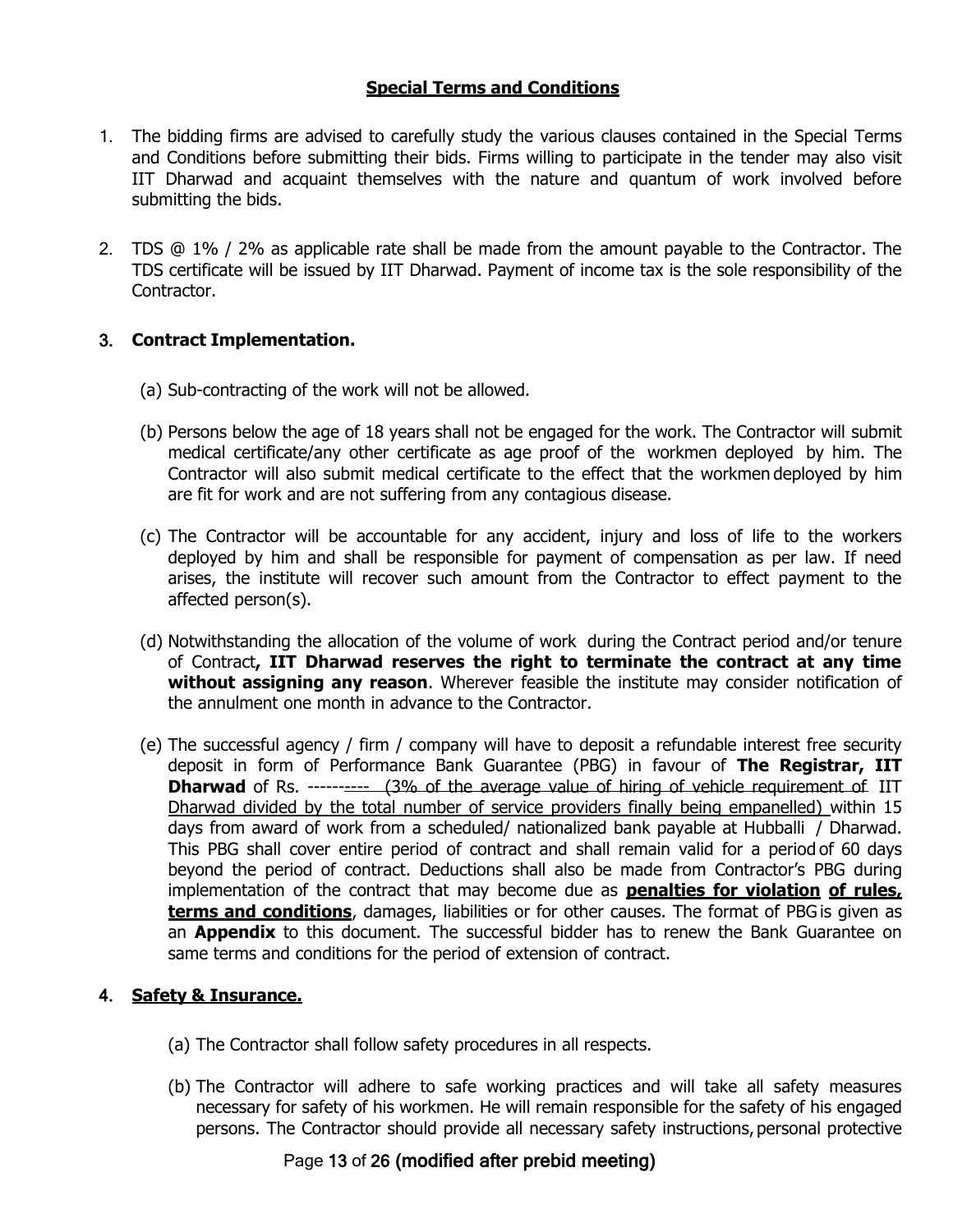safety equipment to the persons engaged by him as applicable and required.

(c) The Contractor shall be liable to bear all expenses/damages/compensation in the eventof any injury or loss of life of the personnel engaged by him while on duty.

## 5. **Security**

- (a) The Contractor shall be bound by all security procedures followed at IIT Dharwad and abide by security instructions for all purposes. Workmen engaged by him will be liable for check and search by the security on duty while mustering in and out and also at the other random places and timings. Any breach/violation of security regulations in the work premises by any of the Contractor's persons shall be Contractor's responsibility.
- (b) The Contractor will be responsible for good conduct of his workmen. If any workman is found indulging in undesirable activities, he will have to be withdrawn immediately as asked by the institute and replaced with a new person.
- (c) Institute reserves right to disallow any or all of the Contractor's men from being deployed inside the institute campus without assigning any reason.
- (d) In the event of any damage to the property of the institute or life of its employees and/or their dependents the Contractor shall be liable for payment of compensation and/or prosecution in accordance with applicable law and provisions. Compensation for damage to the property of the institute will be as assessed by authorized representative(s) of the institute and shall be recoverable from the Contractor at market value.

## 6. **Statutory Obligations**

- (a) The Contractor shall abide by and comply with the provisions of all the Acts, Rules and notifications issued by Central/State Govt. as applicable from time to time in respect of the contracted work and all staff employed by him at his own cost and risk, including the following:
	- I. Motor Vehicle act 1988
	- II. Contract Labour (Regulation and Abolition) Act 1970
	- III. Contract Labour (Regulation & Abolition) Central Rules 1971
	- IV. Payment of Wages Act 1936, Payment of Wages (Amendment) Act 2005
	- V. Minimum Wages Act 1948
	- VI. Minimum Wages (Central) Rules 1950
	- VII. Employees' Compensation Act 1923
	- VIII. The E.P.F. and Miscellaneous Provisions Act 1952
	- IX. Employees State Insurance Act 1948
	- X. The Child Labour (Prohibition and Regulation) Act 1986
- (b) Liability arising due to failure to adhere to statutory or other legal provisions attributable tothe Contractor shall be borne by the Contractor himself.
	- (i) The Contractor shall maintain up to date records required for compliance with the provisions of all the Acts and Rules made by Central/State Govt. as applicable from time to time in respect of the contracted work.
	- (ii) If a bidding firm/ Contractor is found violating any statutory provisions concerning motor

Page 14 of 26 (modified after prebid meeting)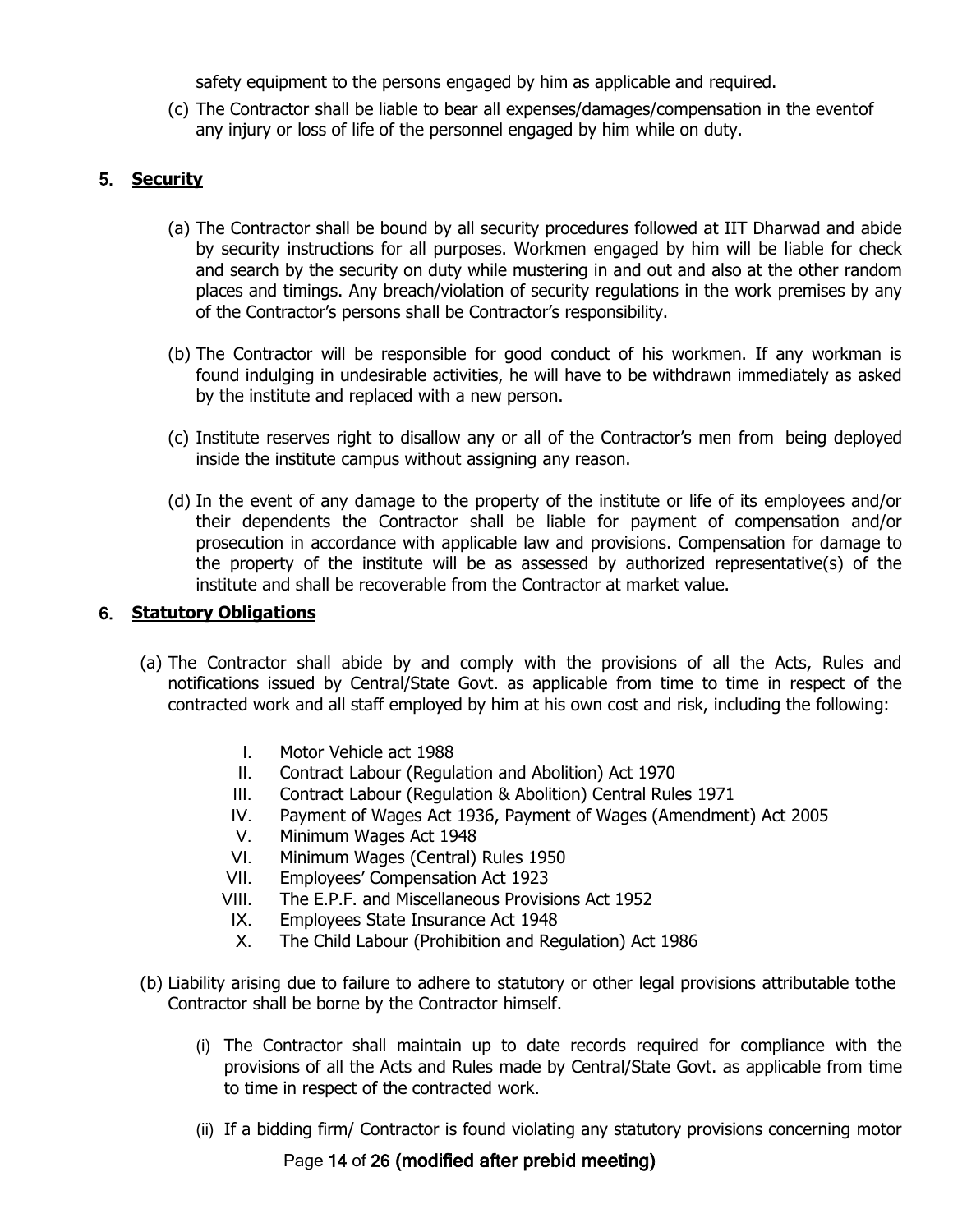/ vehicle/ labour laws or has given incorrect/false/misleading information, affidavit or documents at any stage of tender or contract, necessary action as deemed fit, that may include debarring of the firm, shall be initiated.

## 7. **General**

- (a) The persons employed by the Contractor, will have no right whatsoever to claim permanent/temporary employment in this organization. There will be periodical as well as surprise checking of the services provided by the Contractor for the subject job by the representative of the institute. In case of default, the contract will be liable for short closureof supply order forfeiting the security deposit.
- (b) If any employee of the Contractor is found to have committed misconduct or misbehaviour, the institute at its sole discretion, may direct the Contractor to remove such employee and the Contractor shall remove such employee(s) without questioning the decision of the institute.
- (c) Further, the personnel deployed by the Contractor shall not engage themselves in any undesirable activities within the institute premises. They shall not indulge in any business dealings with any agency directly or indirectly associated with Institute or in trade union activities. In the event of violation, they will be debarred from entering the Institute and contract can also be considered for termination and forfeiture of the security deposit.
- (d) The personnel deployed by the Contractor shall be available at the place of work defined for them. They must not visit undesignated places without valid authorization by Institute.
- (e) No housing/accommodation will be provided by the institute to the personnel deployed bythe Contractor unless otherwise specifically provided in the contract.

## 8. **Indemnity Clause.**

The Contractor has to execute an indemnity bond stating " **The Contractor indemnifies IIT Dharwad of any issues arising due to "providing vehicles to IIT Dharwad" i.e. that may cause any adverseclaim against IIT Dharwad**".

### 9. **Arbitration clause for resolution of disputes**

- a) All disputes arising between the parties out of or relating to the contract, operation or effect of this contract or breach thereof shall be settled by arbitration in accordance with the rules of arbitration of the Indian Council of Arbitration and the award made in pursuance thereof shall be binding on the parties.
- b) The arbitration bench shall make a reasoned award. The venue of arbitration shall be at Dharwad, Karnataka, India.
- c) Work under the contract shall be continued by the Contractor during the arbitration proceedings, unless otherwise directed in writing by IIT Dharwad or unless the matter is such that the work cannot possibly be continued until the decision of the arbitrators is obtained and save as those which are otherwise expressly provided in the contract, no payment due or payable by IIT Dharwad shall be withheld on account of such arbitration proceedings, unless it is the subject matter or one of the subject matter thereof.

## Page 15 of 26 (modified after prebid meeting)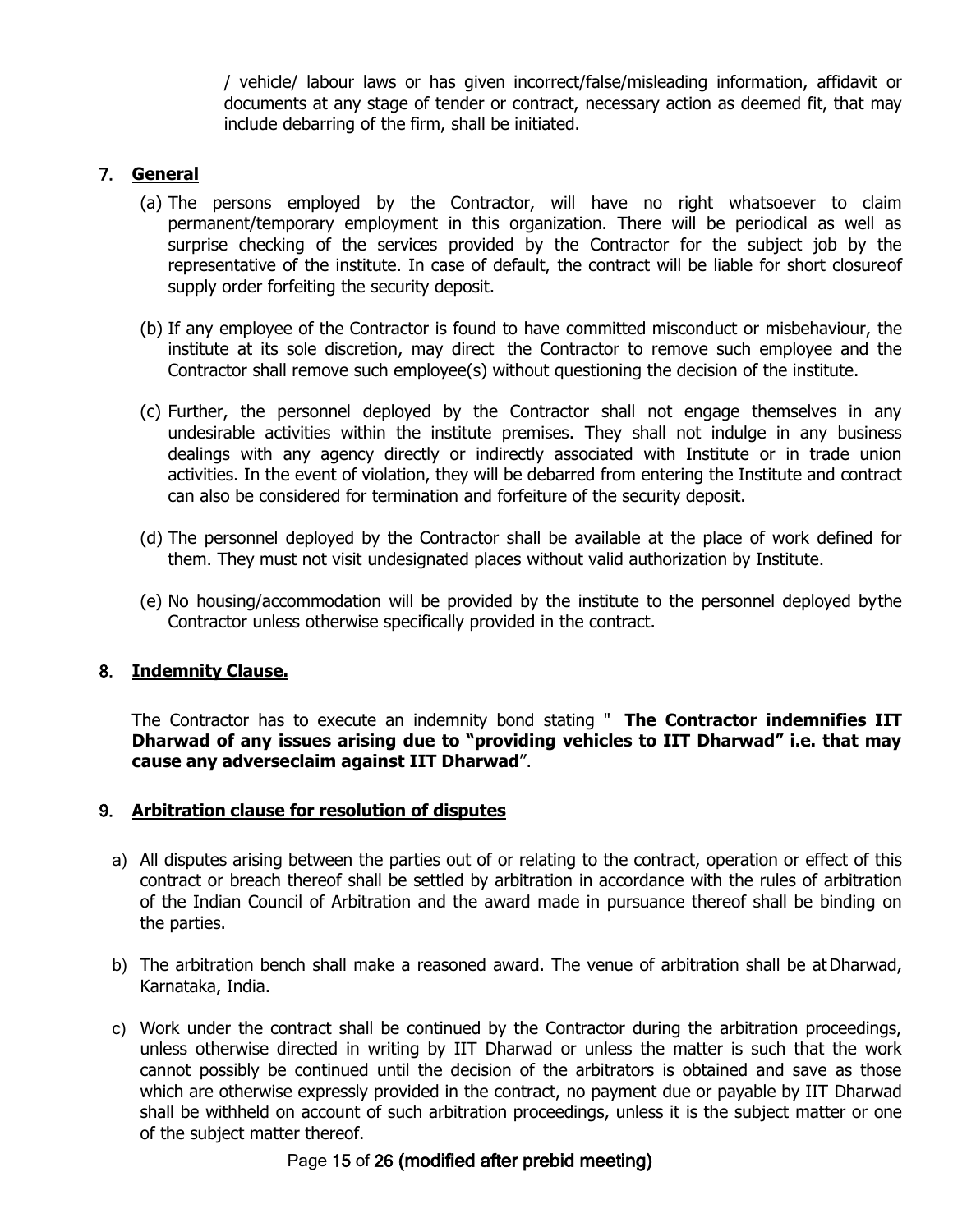d) The Arbitrator's fee, expenses and all other costs and other expenses relating to the holding of arbitration shall be borne by both the parties equally. However, the fees and expenses of Advocates and expenses relating to presentation of witnesses shall be borne by the respective parties. Should the arbitrator give a specific award in respect of costs then it would prevail.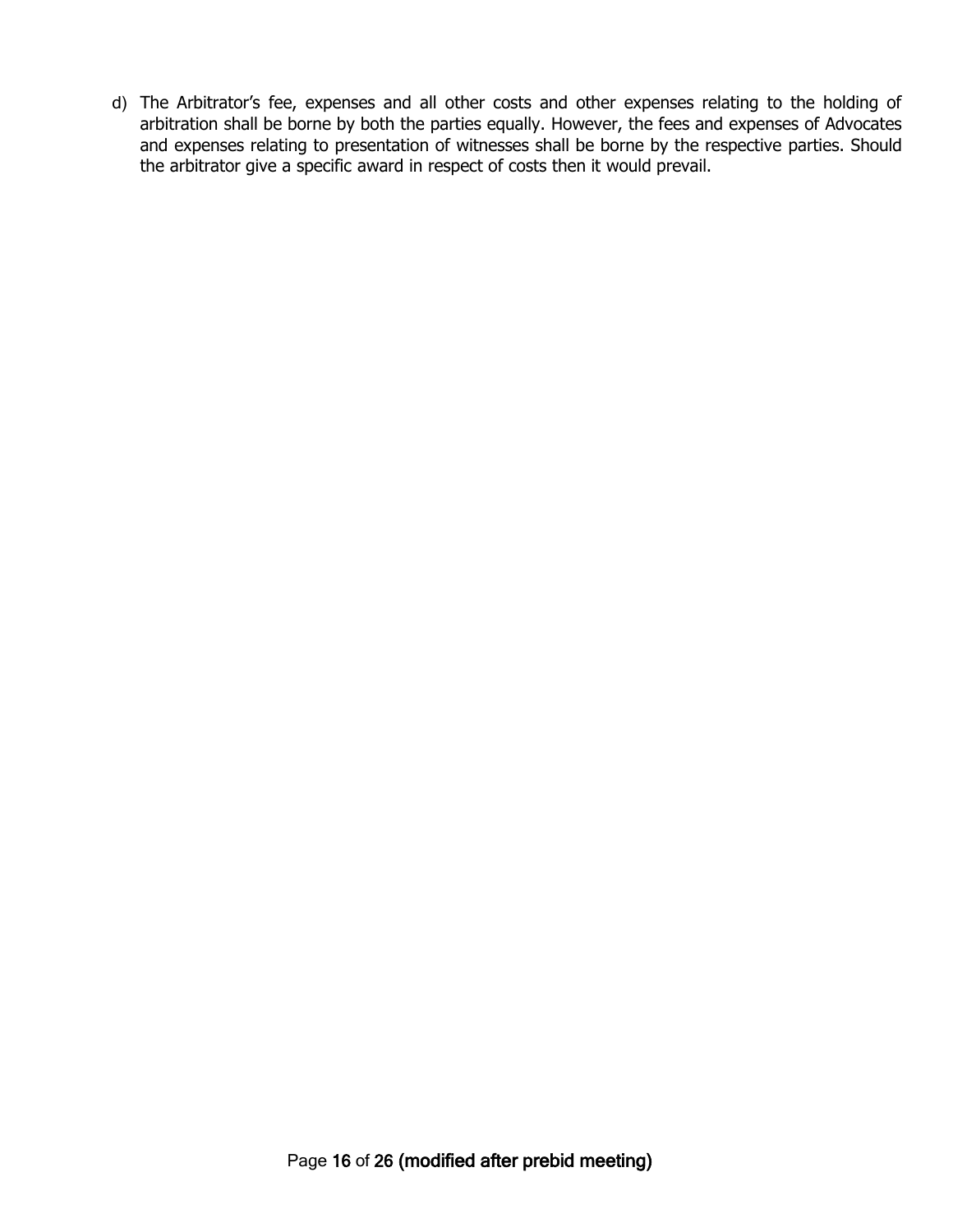## **Details to be provided with technical bids for empanelment and rate contract for hiring vehicleson monthly and as on required basis**

| $\overline{\mathsf{SI}}$ .<br>No. | <b>Criterion</b>                                                                                                                                                                                                                                                                                                                                                                                                                                                                                    | <b>Documents to be provided</b>                                                                                                                                                                                                                                                                                                                                                                                                                                                                                 | Whether<br>provided<br>Yes/No | Page<br>No. |
|-----------------------------------|-----------------------------------------------------------------------------------------------------------------------------------------------------------------------------------------------------------------------------------------------------------------------------------------------------------------------------------------------------------------------------------------------------------------------------------------------------------------------------------------------------|-----------------------------------------------------------------------------------------------------------------------------------------------------------------------------------------------------------------------------------------------------------------------------------------------------------------------------------------------------------------------------------------------------------------------------------------------------------------------------------------------------------------|-------------------------------|-------------|
| (a)                               | The bidder shall be a firm/ company/ partnership/<br>proprietorship firm registered under the Indian<br>Companies Act, 1956/ the partnership Act, 1932<br>and who have their registered offices in India.                                                                                                                                                                                                                                                                                           | Certificate<br>of<br>0f<br>Copy<br>incorporation and Partnership<br>Deed. (As the case may be)                                                                                                                                                                                                                                                                                                                                                                                                                  |                               |             |
| (b)                               | Bidder should be registered with Income Tax and<br>Goods & Service Tax departments                                                                                                                                                                                                                                                                                                                                                                                                                  | (a) Attested copy of PAN/GIR<br>Card<br>(b) Attested copy of Goods &<br>Service<br>Tax<br>registration<br>certificate                                                                                                                                                                                                                                                                                                                                                                                           |                               |             |
| (c)                               | The bidder or any of its partners/directors etc.<br>should not have been black listed/debarred by<br>any of the government agencies or department                                                                                                                                                                                                                                                                                                                                                   | Self-Declaration in the format<br>as appended.                                                                                                                                                                                                                                                                                                                                                                                                                                                                  |                               |             |
| (d)                               | Bidder should have minimum 3 years' experience<br>in providing vehicles on monthly basis/ as on<br><b>required basis</b> to government / semi Govt. / Pvt.<br>organizations of National repute. The period for<br>experience will be calculated on<br>the date of technical bid opening.                                                                                                                                                                                                            | Work<br>Orders<br>of<br>Copy<br>/Agreements for the award of<br>work / service.                                                                                                                                                                                                                                                                                                                                                                                                                                 |                               |             |
| (e)                               | 3 Successfully completed works of providing<br>vehicle<br>monthly<br>on<br>rate<br>basis/rate<br>contract, as on the date of tender opening. This<br>must include the most recently completed work.                                                                                                                                                                                                                                                                                                 | Satisfactory Work Completion<br>Certificates of the work, along-<br>with verifiable contact<br>details of certifying authority.                                                                                                                                                                                                                                                                                                                                                                                 |                               |             |
| (f)                               | The bidder should have a registered Office at<br>Dharwad/Hubballi or should open a registered<br>office in Dharwad at the time of award of<br>contract so as to attend to IIT Dharwad calls<br>within 30 Minutes and resolve the issues if any at<br>the earliest. The Office should be registered with<br>the Hubballi Dharwad Municipality Corporation<br>(HDMC)/Labour Commissioner office or it should<br>be registered under the Karnataka Shops and<br>Commercial Establishment act,<br>1961. | Relevant document verifying<br>ownership or legal lease of<br>the registered office as per<br>list of valid address proof<br>mandated<br>documents<br>by<br>Unique<br>Identification<br>Authority<br>0f<br>India (UIDAI). Or in case the<br>bidders are presently not<br>office<br>at<br>above<br>having<br>mentioned location then they<br>should provide an undertaking<br>to open a registered office<br>within 30 days of award of<br>contract (Appendix "G") be<br>provided within the stipulated<br>time. |                               |             |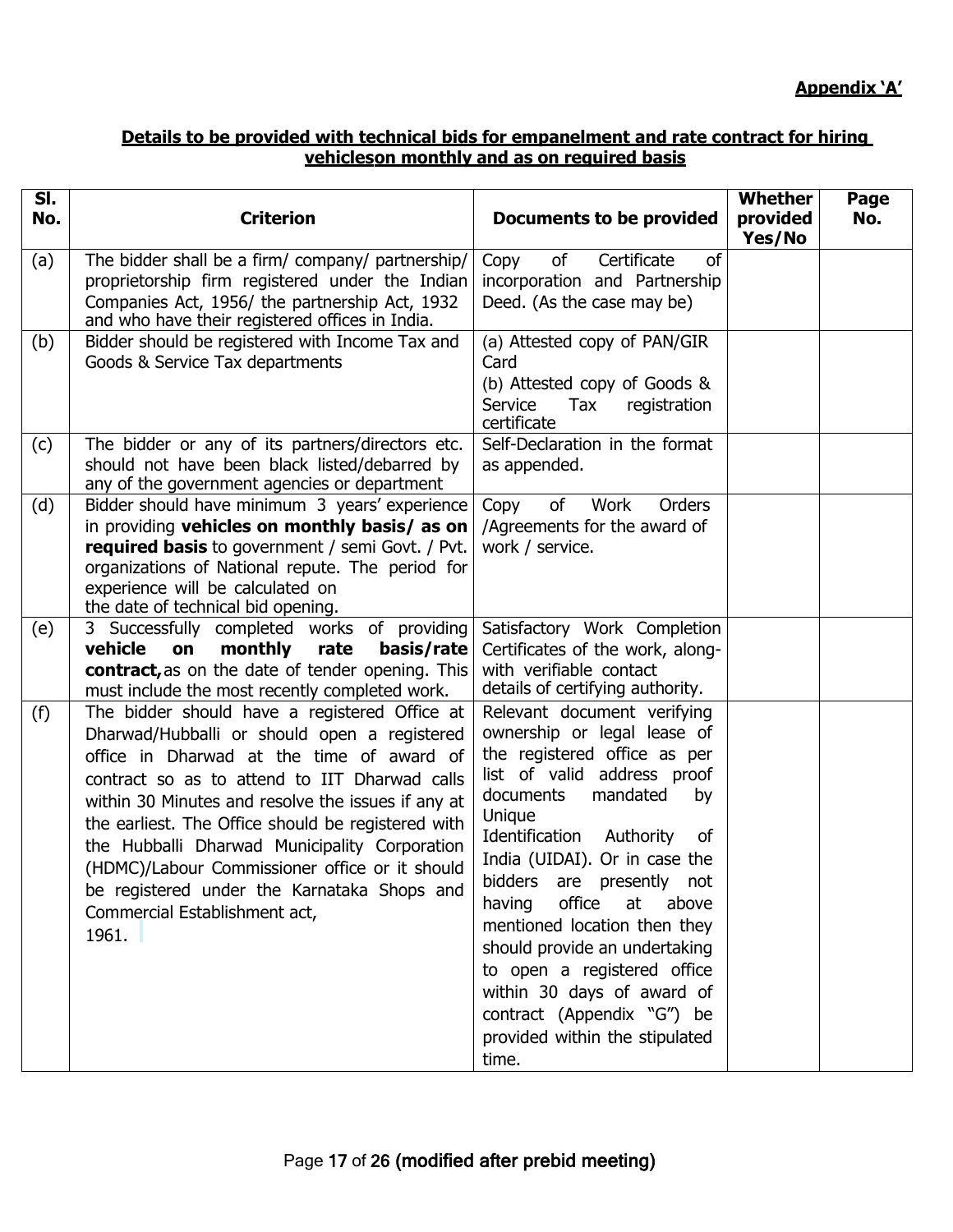| (g) | In case the bidder has provided service to IIT<br>Dharwad in the past, the service should be<br>satisfactorily completed.                                                                                                                                                          | A certificate of satisfactory<br>completion<br>from<br>service<br>competent authority of IIT<br>Dharwad must be attached,<br>else the bid will be technically<br>rejected.                                                                                                                                                                                    |  |
|-----|------------------------------------------------------------------------------------------------------------------------------------------------------------------------------------------------------------------------------------------------------------------------------------|---------------------------------------------------------------------------------------------------------------------------------------------------------------------------------------------------------------------------------------------------------------------------------------------------------------------------------------------------------------|--|
| (h) | Bidder should accept all the tender conditions<br>unconditionally and sign all the pages of the<br>tender document to this effect. The bidder shall<br>specify an authorized representative with written<br>power of attorney of the signatory of the bid to<br>commit the bidder. | All the pages of the tender<br>document should be signed<br>by the bidder. Power of<br>attorney / authorization along<br>with Name, contact details<br>designation of the<br>and<br>representative, duly signed by<br>proprietor / all the<br>the<br>partners / the board (as the<br>case may be) must be<br>submitted along<br>with<br>the<br>technical bid. |  |

## **Declaration**

I/We hereby certify that all the particulars furnished above are true and are based on documentary evidence. I shall be liable to furnish all supporting documents / clarifications in case of a doubt thereof. I have read all the terms and conditions of the tender document and accept them. It is also certified that the offer submitted has no deviation from the terms and conditions of the tender document. I/we understand that if any of the above particulars is found to be false or misleading, our bid is liable to be summarily rejected at any stage and my/our company is liable to be blacklisted/debarred by IIT Dharwad for at least 3 years. I/we have not tampered/modified the tender forms in any manner. In case, if the same is found to be tampered/modified, I/we understand that my/our tender will be summarily rejected and I/we am/are liable to be banned from doing business with IIT Dharwad and/or prosecuted.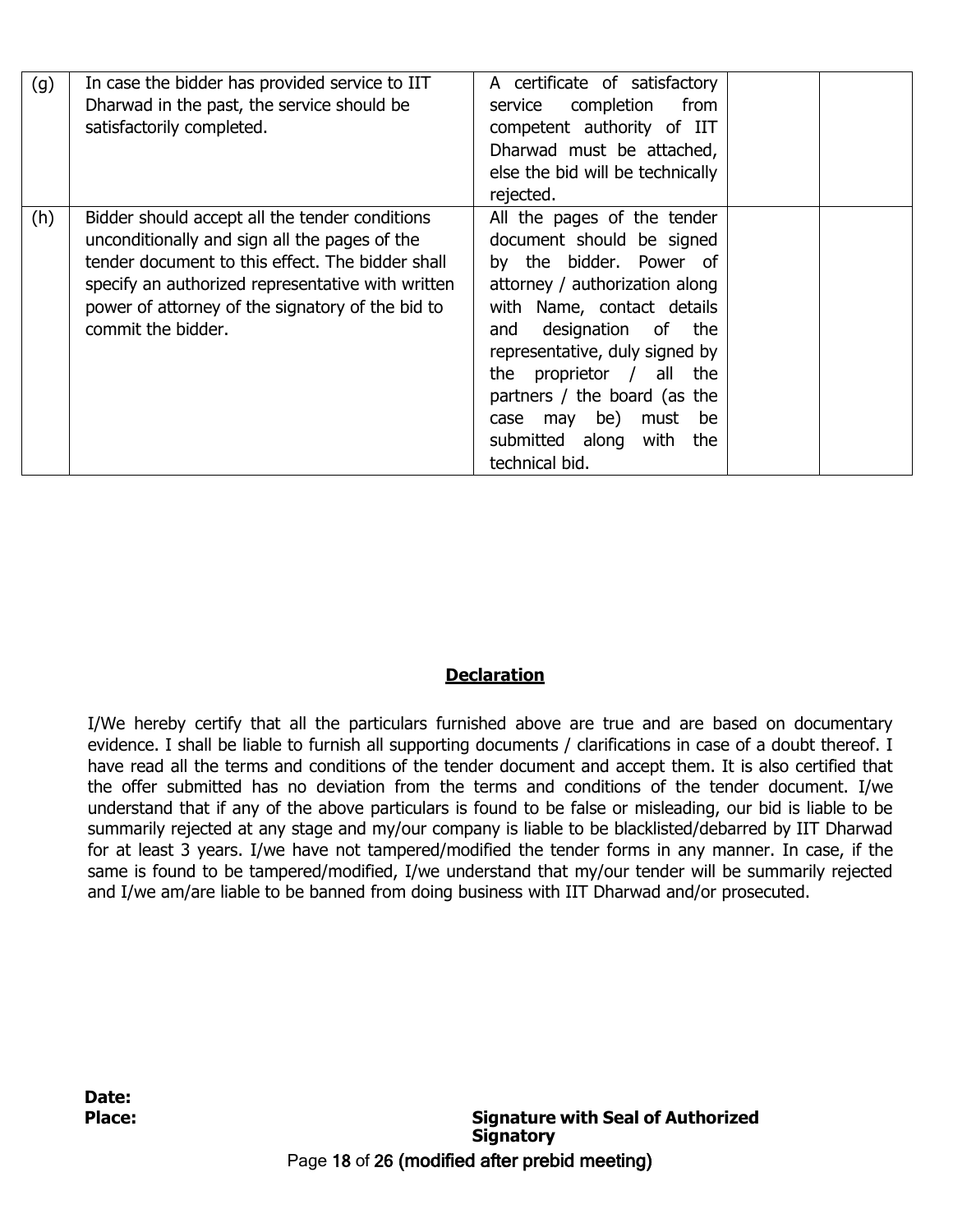**Appendix 'B'**

**PRICE BID (L1 rates will be identified for each item separately)**

| <b>Table 1(Rates in INR)</b> |                                                            |                                                                                          |                                        |                                                                 |                                                  |                                                                             |                                                  |                                              |                                           |  |
|------------------------------|------------------------------------------------------------|------------------------------------------------------------------------------------------|----------------------------------------|-----------------------------------------------------------------|--------------------------------------------------|-----------------------------------------------------------------------------|--------------------------------------------------|----------------------------------------------|-------------------------------------------|--|
|                              |                                                            |                                                                                          | Rates to be quoted in INR              |                                                                 |                                                  |                                                                             |                                                  |                                              |                                           |  |
| SI.<br>No.                   | <b>Travel Package</b>                                      | Toyota Etios /<br>Maruti Ciaz/ Honda<br>Amaze / Swift<br><b>Dezire and</b><br>equivalent |                                        | Innova Cresta/<br>Scorpio/Tata<br>Safari &<br><b>Equivalent</b> |                                                  | <b>Tempo traveler</b><br>/ Force Winger<br>(12 Seat) &<br><b>Equivalent</b> |                                                  | Bus(40 seat)                                 |                                           |  |
|                              |                                                            | Rate<br>prescribed<br>by IITDH in<br>Rs.                                                 | Rate<br>offered by<br>Bidder in<br>Rs. | Rate<br>prescribe<br>d by<br>IITDH in<br>Rs.                    | Rate<br>offered<br>by<br><b>Bidder</b><br>in Rs. | Rate<br>prescribe<br>d by<br>IITDH in<br>Rs.                                | Rate<br>offered<br>by<br><b>Bidder</b><br>in Rs. | Rate<br>prescribe<br>d by<br>IITDH in<br>Rs. | Rate<br>offered<br>by<br>Bidder in<br>Rs. |  |
| $\mathbf{1}$                 | To & From Hubli<br>Airport to Hubli city                   | 800.00                                                                                   |                                        | 1150.00                                                         |                                                  | 1825.00                                                                     |                                                  | 9155.00                                      |                                           |  |
| $\overline{2}$               | To & From Hubli<br>Airport to Dharwad<br>city/IITDH        | 1050.00                                                                                  |                                        | 1350.00                                                         |                                                  | 2255.00                                                                     |                                                  | 11125.00                                     |                                           |  |
| 3                            | To & From Hubli<br>Railway stationto<br>Dharwad city/IITDH | 1050.00                                                                                  |                                        | 1350.00                                                         |                                                  | 2255.00                                                                     |                                                  | 11125.00                                     |                                           |  |
| 4                            | To & From Hubli<br>Railway stationto Hubli<br>city         | 800.00                                                                                   |                                        | 1125.00                                                         |                                                  | 1825.00                                                                     |                                                  | 9155.00                                      |                                           |  |
| 5                            | To & From Belgaum<br>Airport to Dharwad<br>city /IITDH     | 2400.00                                                                                  |                                        | 4200.00                                                         |                                                  | 5055.00                                                                     |                                                  | 14750.00                                     |                                           |  |
| 6                            | To & From Belgaum<br>Airport to Hubali<br>city/IITDH       | 2600.00                                                                                  |                                        | 3925.00                                                         |                                                  | 5200.00                                                                     |                                                  | 14750.00                                     |                                           |  |
| $\overline{7}$               | To & From Goa Airport<br>to Hublicity /IITDH               | 4400.00                                                                                  |                                        | 5450.00                                                         |                                                  | 8925.00                                                                     |                                                  | 19750.00                                     |                                           |  |
| 8                            | To & From Goa Airport<br>to Dharwad city/IITDH             | 4550.00                                                                                  |                                        | 5200.00                                                         |                                                  | 8925.00                                                                     |                                                  | 19750.00                                     |                                           |  |

**Date:**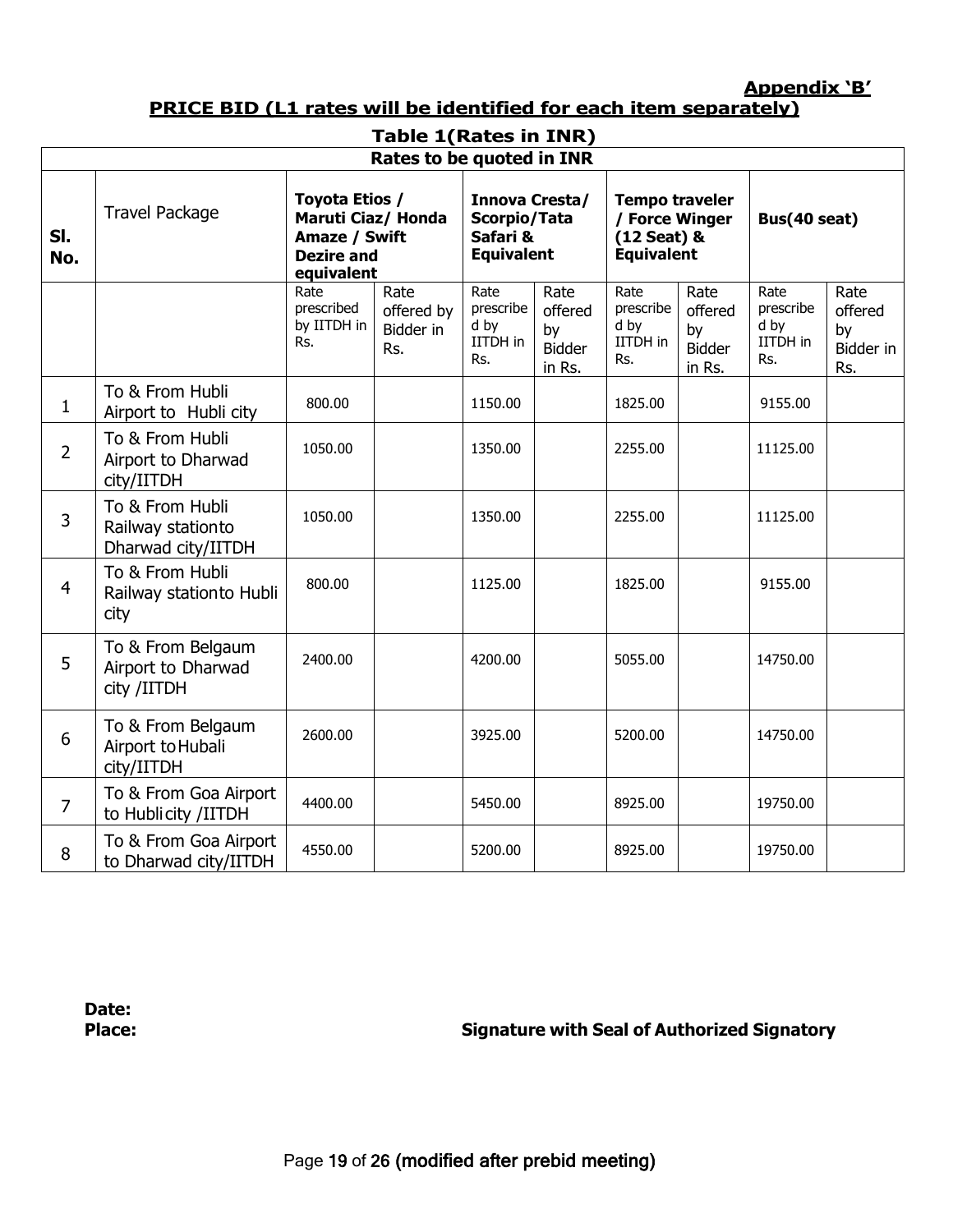# **Table 2(Rates in INR) PRICE BID (L1 rates will be identified for each item separately)**

|                | Rates in INR per Traver Fackage, extra hour, Kin and Dhatta                                                                      |                                |                                        |                                |                                        |                                |                             |                                        |                                        |                                |                                 |                                                   |                                 |
|----------------|----------------------------------------------------------------------------------------------------------------------------------|--------------------------------|----------------------------------------|--------------------------------|----------------------------------------|--------------------------------|-----------------------------|----------------------------------------|----------------------------------------|--------------------------------|---------------------------------|---------------------------------------------------|---------------------------------|
| SI.<br>No.     | <b>Category of</b><br>vehicle                                                                                                    | 4 hrs. & 80<br>km              |                                        | 8 hrs. & 150<br>km             |                                        | 12 hrs. & 300<br>km            |                             |                                        | Per Extra<br><b>Hour</b>               |                                | Per Extra KM                    | <b>Driver bhatta</b><br>for outstation<br>journey |                                 |
|                |                                                                                                                                  | Rate<br>prescribed<br>by IITDH | Rate<br>offered<br>by<br><b>Bidder</b> | Rate<br>prescribed<br>by IITDH | Rate<br>offered<br>by<br><b>Bidder</b> | Rate<br>prescribed<br>by IITDH | Rate<br>by<br><b>Bidder</b> | Rate<br>offered prescribed<br>by IITDH | Rate<br>offered<br>by<br><b>Bidder</b> | Rate<br>brescribed<br>by IITDH | Rate<br>offered<br>by<br>Bidder | Rate<br>prescribed<br>by IITDH                    | Rate<br>offered<br>by<br>Bidder |
| 1              | Toyota Etios<br>/Maruti Ciaz/<br>Swift Dezire /<br>Honda amaze<br>and equivalent<br>class of<br>sedan cars (4+1<br>seat) with AC | 1500.00                        |                                        | 2200.00                        |                                        | 3250.00                        |                             | 110.00                                 |                                        | 10.00                          |                                 | 350.00                                            |                                 |
| $\overline{2}$ | Tempo traveler /<br>Force Winger (12<br>Seat)&<br>Equivalent                                                                     | 2500.00                        |                                        | 3325.00                        |                                        | 4920.00                        |                             | 235.00                                 |                                        | 16.00                          |                                 | 400.00                                            |                                 |
| 3              | Innova Crysta &<br>equivalent class                                                                                              | 1850.00                        |                                        | 2550.00                        |                                        | 4540.00                        |                             | 185.00                                 |                                        | 15.00                          |                                 | 350.00                                            |                                 |
| $\overline{4}$ | <b>Bus</b><br>$(40 - 45$ seat)                                                                                                   | 10000.00                       |                                        | 12000.00                       |                                        | 15000.00                       |                             | 475.00                                 |                                        | 50.00                          |                                 | 750.00                                            |                                 |
| 5              | <b>Bus</b><br>$(50 - 55$ seat)                                                                                                   | 12075.00                       |                                        | 14000.00                       |                                        | 17000.00                       |                             | 555.00                                 |                                        | 55.00                          |                                 | 950.00                                            |                                 |

## **Rates in INR per Travel Package, extra hour, Km and Bhatta**

**Date:**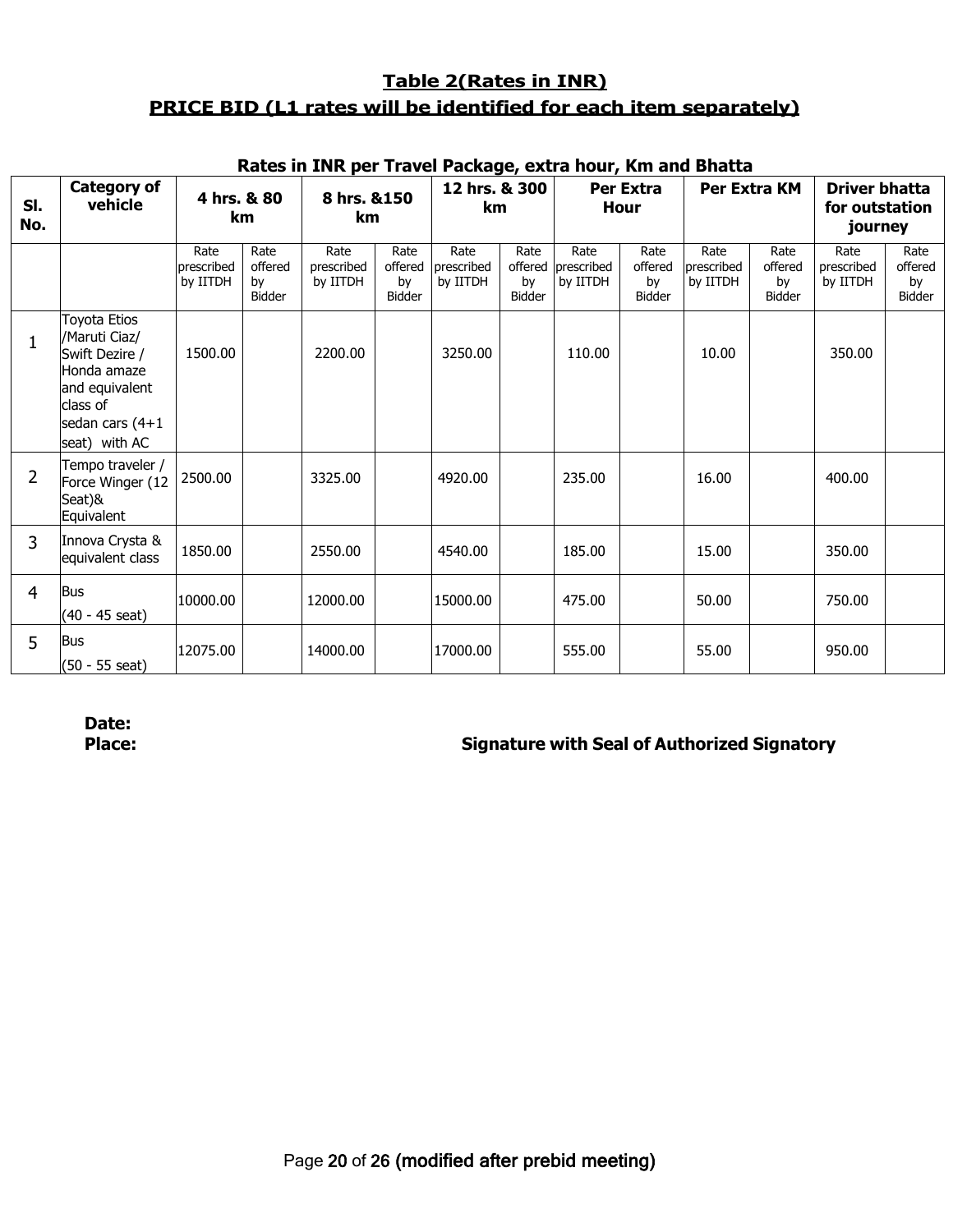## **PRICE BID (L1 rates will be identified for each item separately)**

## **Table 3**

## **Rates in INR on Monthly basis per Travel Package, extra hour, and Km**

| SL.<br>No.     | <b>Category of vehicle</b>                                                    | 12 hrs & 4500 Km                         |                                     | <b>Extra Km</b>                       |                                     | <b>Extra Hour</b>                        |                                        |
|----------------|-------------------------------------------------------------------------------|------------------------------------------|-------------------------------------|---------------------------------------|-------------------------------------|------------------------------------------|----------------------------------------|
|                |                                                                               | Rate<br>prescribed<br>by IITDH in<br>Rs. | Rate offered<br>by Bidder in<br>Rs. | Rate<br>prescribed by<br>IITDH in Rs. | Rate offered<br>by Bidder in<br>Rs. | Rate<br>prescribed<br>by IITDH in<br>Rs. | Rate<br>offered by<br>Bidder in<br>RS. |
| $\mathbf{1}$   | Toyota Etios / Maruti<br>Ciaz/ Honda Amaze/<br>Swift Dezire class of<br>sedan | 61,750.00                                |                                     | 10.00                                 |                                     | 100.00                                   |                                        |
|                | <b>Category of vehicle</b>                                                    | 12 hrs & 2000 Km                         |                                     | <b>Extra Km</b>                       |                                     | <b>Extra Hour</b>                        |                                        |
| $\overline{2}$ | Innova Crysta &<br>Equivalent class                                           | 80,550.00                                |                                     | 14.75                                 |                                     | 180.00                                   |                                        |
| 3              | Tata Safari / Scorpio /<br>XUV & equivalentclass                              | 85,480.00                                |                                     | 15.25                                 |                                     | 230.00                                   |                                        |

### **Note :**

- **a) Bidders are instructed to quote rates less than or equal to the rates prescribed by the IIT Dharwad.**
- **b) Rates offered by any bidder more than the rates prescribed by the IIT Dharwad shall be rejected.**

**Date:**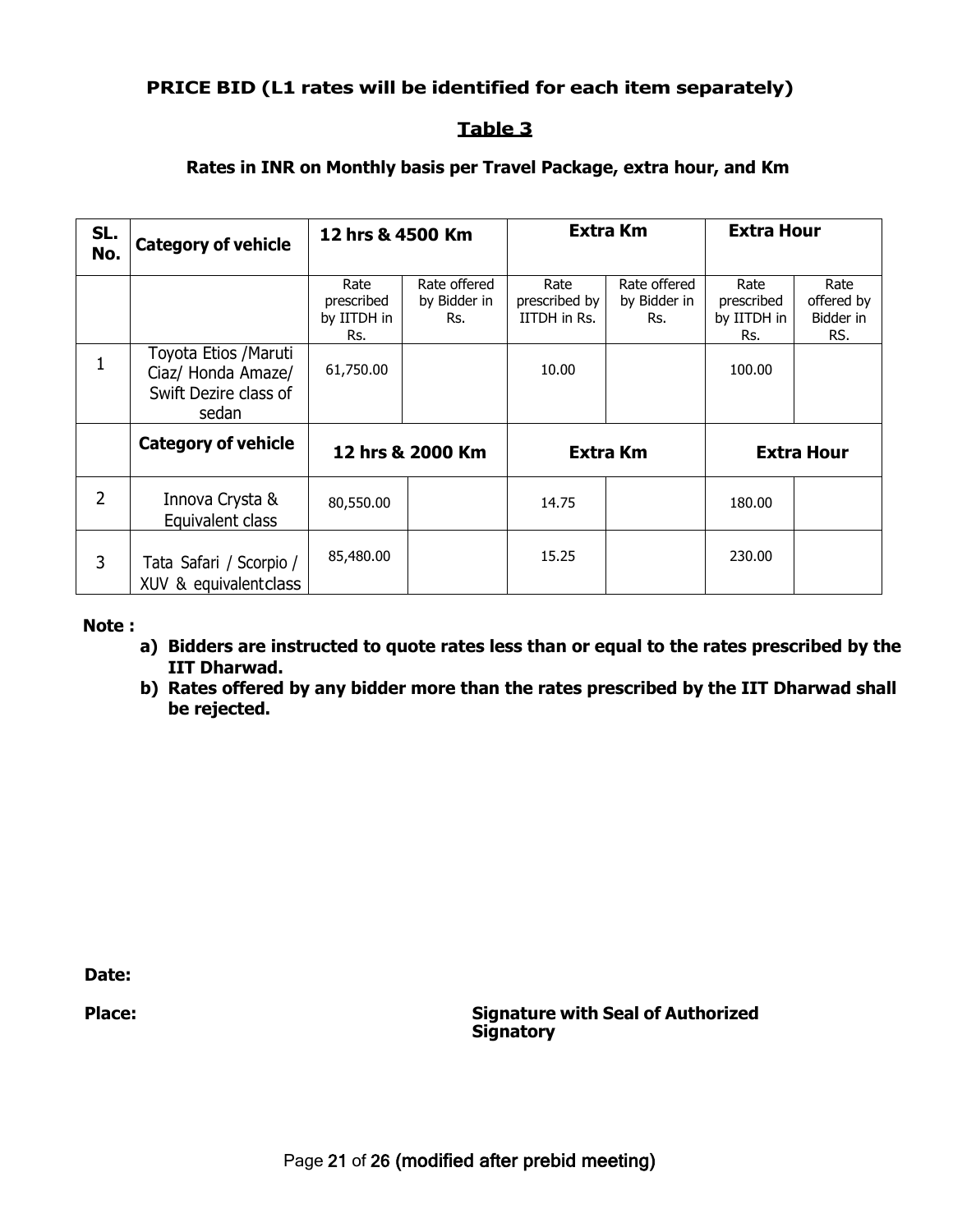### **List of existing vehicles owned and hired by the bidder (if hired, the owner of thevehicle should have given written permission to the tenderer-original to be produced for verification along with RC and other relevant documents):**

| SI.<br>No. | <b>Type of Vehicle</b> | <b>Model</b> | Registration<br>Number | Owner's<br><b>Name</b> |
|------------|------------------------|--------------|------------------------|------------------------|
|            |                        |              |                        |                        |
|            |                        |              |                        |                        |
|            |                        |              |                        |                        |
|            |                        |              |                        |                        |
|            |                        |              |                        |                        |
|            |                        |              |                        |                        |
|            |                        |              |                        |                        |
|            |                        |              |                        |                        |
|            |                        |              |                        |                        |
|            |                        |              |                        |                        |
|            |                        |              |                        |                        |

**Date:**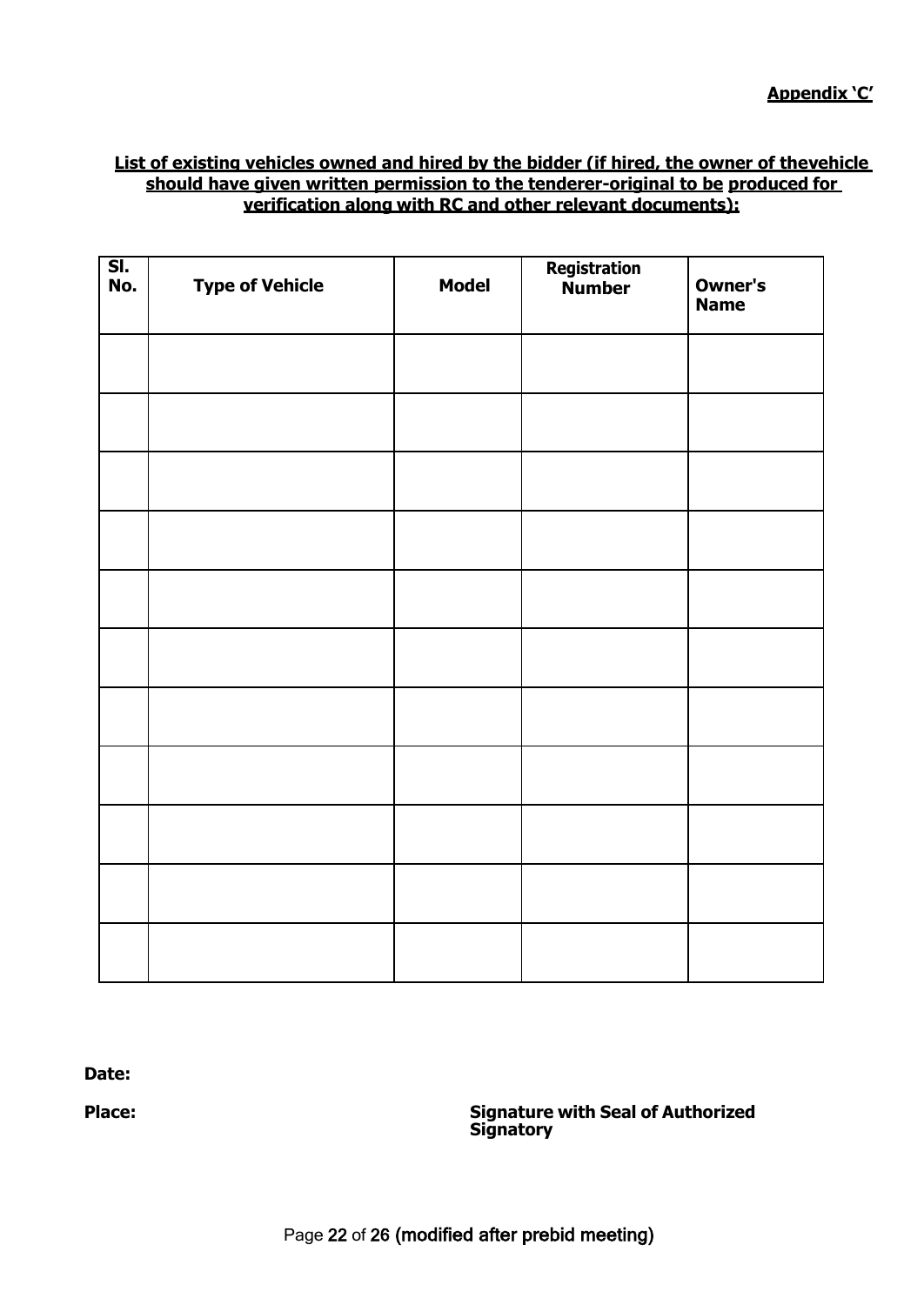# **Appendix 'D**

# **Penalties / Fine for non-compliance (In case of violation/s, the penalty will bededucted out of bill / security deposit of Contractor)**

| 1.               | Driver denying duty without sufficient notice (30)<br>Minutes before the pickup time).         | Rs 1,000/- per instance                                                                                             |
|------------------|------------------------------------------------------------------------------------------------|---------------------------------------------------------------------------------------------------------------------|
| 2.               | Driver late for duty or service on more than one<br>occasion.                                  | Rs 500/- per occurrence                                                                                             |
| 3.               | Driver not in uniform on more than two occasions.                                              | Rs.500/- per day                                                                                                    |
| 4.               | Vehicle not matching the institute requirement.                                                | Rs.500/- per occasion                                                                                               |
| $\overline{5}$ . | Breakdown due to fuel runout.                                                                  | Rs.500/- per instance                                                                                               |
| 6.               | Failure to provide alternate vehicle within 30Minutes<br>of information in all cases.          | Rs.500/-per hour of delay, up-to<br>Rs. 1000/- per instance                                                         |
| 7.               | Instances of any tempering of Odometer                                                         | Non-payment of bill<br>the<br>for<br>particular month and other penalty<br>as decided by the Competent<br>Authority |
| 8.               | Misbehavior/Misconduct of drivers per instance                                                 | Rs.1,000/-                                                                                                          |
| 9.               | Drink and driving                                                                              | Rs.2,000/- per instance                                                                                             |
| 10.              | Rash driving                                                                                   | Rs.500/- per instance                                                                                               |
| 11.              | Driver not following speed limits / traffic rules /<br>safety measures, more than 3 complaints | Rs.500/- per instance                                                                                               |
|                  |                                                                                                |                                                                                                                     |

**Date:**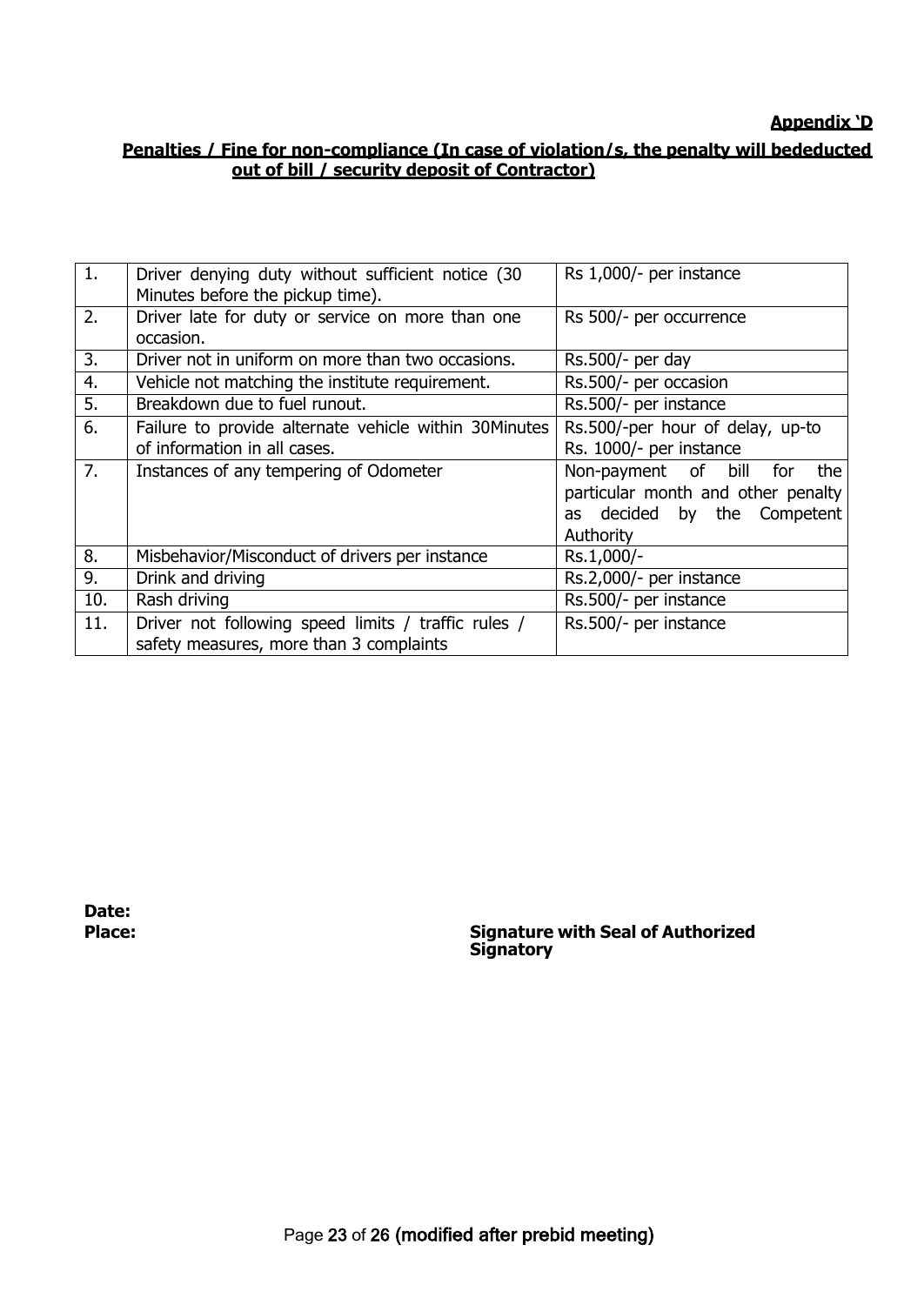**Appendix 'E'**

(Date)

## **SELF-DECLARATION – NO BLACKLISTING**

The OSD (C&S) IIT Dharwad

Dear Sir,

## **Ref: Tender empanelment and rate contract for hiring vehicles on monthlyand as on required basis**

In response to the Tender Document for **empanelment and rate contract for hiring vehicles on monthly and as on required basis**, I/ We hereby declare that presently our Company/ firm is having unblemished record and is not declared ineligible for corrupt & fraudulent practices either indefinitely or for a particular period of time by any State/ Central Government/ PSU/Autonomous Body. We further declare that presently our Company/ firm is not blacklisted or debarred and not declared ineligible for reasons other than corrupt & fraudulent practices by any State/ Central Government/ PSU/ Autonomous Body on the date of Bid Submission including violation of relevant labour laws.

If this declaration is found to be incorrect then without prejudice to any other action that may be taken, our security may be forfeited in full and the bid, if any to the extent accepted may be cancelled at any stage and the contract may be terminated and we shall be debarred from bidding in future against any other tender.

Yours faithfully,

**Date:**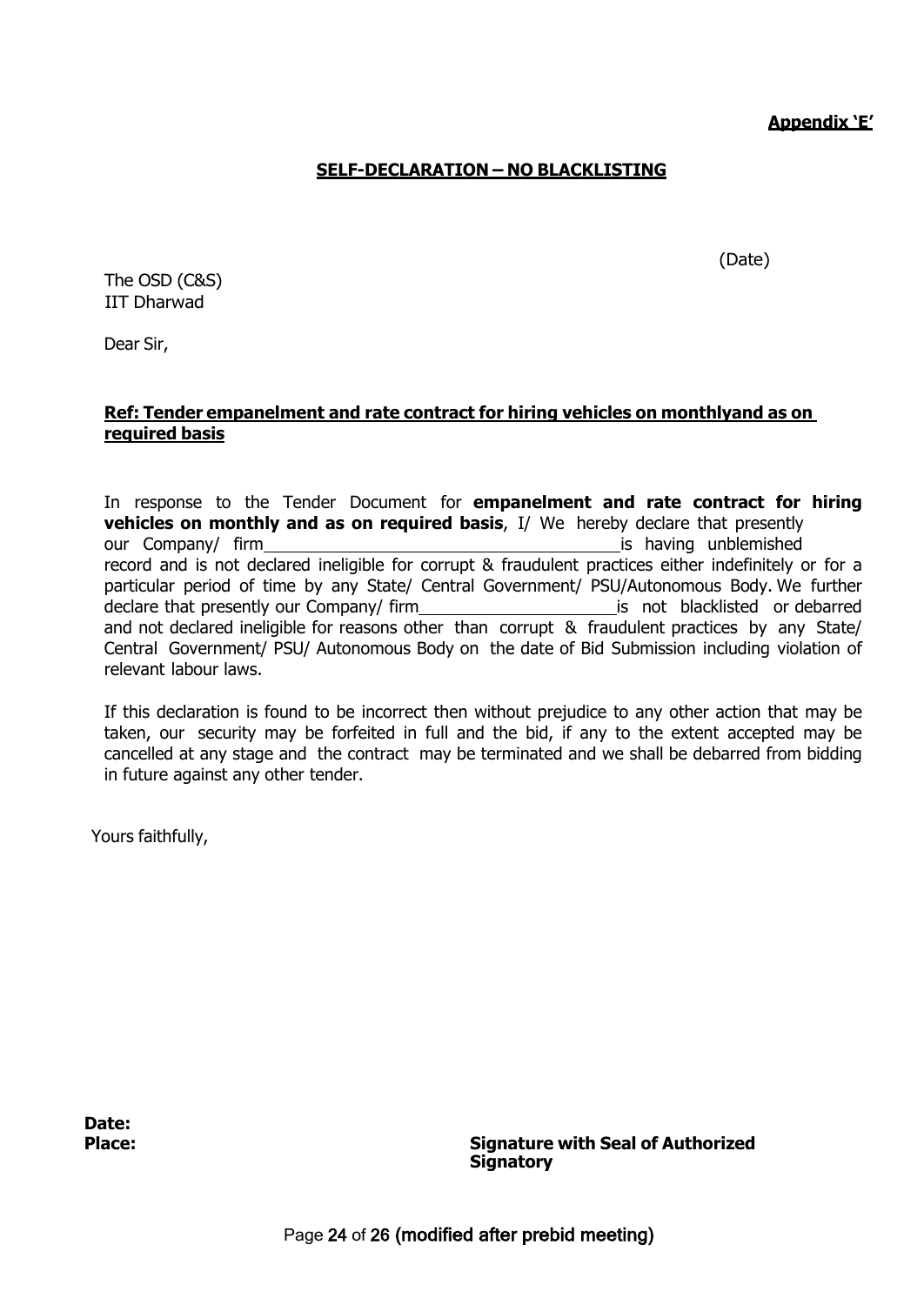#### **Appendix 'F'**

#### **FORMAT FOR PERFORMANCE GUARANTEE BOND**

**(To be typed on Non-judicial stamp paper of the value of Indian Rupees of One Hundred)** (TO BE ESTABLISHED THROUGH ANY OF THE NATIONAL BANKS (WHETHER SITUATED AT HUBBALLI / DHARWAD OR OUTSTATION) WITH A CLAUSE TO ENFORCE THE SAME ON THEIR LOCAL BRANCH AT HUBBALLI / DHARWAD OR ANY SCHEDULED BANK SITUATED AT HUBBALLI / DHARWAD. BONDS ISSUED BY CO-OPERATIVE BANKS ARE NOT ACCEPTED.

#### To,

The Registrar, Indian Institute of Technology Dharwad, Dharwad, Karnataka– 580011.

#### **LETTER OF GUARANTEE**

WHEREAS Indian Institute of Technology, Dharwad (Buyer) has invited Tenders vide Tender No

Dt. for '**empanelment and rate contract for hiring vehicles on monthly and as on required basis'** AND WHEREAS the said tender document requires that any eligible successful tenderer (seller) wishing to supply the service in response thereto shall establish an irrevocable Performance Guarantee Bond in favour of **"The Registrar, Indian Institute of Technology, Dharwad"** in the form of Bank Guarantee for Rs **\_\_\_\_\_\_\_\_\_\_\_\_\_\_\_\_\_\_\_\_\_\_\_\_Only**) (3% (three percent) of the contract value) and valid till **one year or up to warranty periodwhichever is later** from the date of issue of Performance Guarantee Bond may be submitted within 15 (Fifteen) days from the date of Order Acknowledgment as a successful bidder.

NOW THIS BANK HEREBY GUARANTEES that in the event of the said tenderer (seller) failing toabide by any of the conditions referred in tender document / purchase order / performance of the catering service this Bank shall pay to Indian Institute of Technology, Dharwad on demand and without protest or demur Rs. **(Amount of PBG)**

This Bank further agrees that the decision of Indian Institute of Technology, Dharwad (Buyer) as to whether the said Tenderer (Seller) has committed a breach of any of the conditions referred in tender document / purchase order shall be final and binding.

We, .................................................(name of the Bank & branch) hereby further agree that the Guarantee herein contained shall not be affected by any change in the constitution of the Tenderer (Seller) and/ or Indian Institute of Technology, Dharwad (Buyer).

#### **Notwithstanding anything contained herein:**

- 1. Our liability under this Bank Guarantee shall not exceed Rs. \_
- 2. This Bank Guarantee shall be valid up to ..................................(date) and
- 3. We are liable to pay the guaranteed amount or any part thereof under this bank guarantee only and only ifIIT Dharwad serves upon us a written claim or demand on or before .......................................(date).

This Bank further agrees that the claims if any, against this Bank Guarantee shall be enforceable at our branch office at ................................ situated at .........................................................(Address of local branch).

Yours truly,

Signature and seal of the guarantor:Name of Bank: Address: Date:

**Date:**